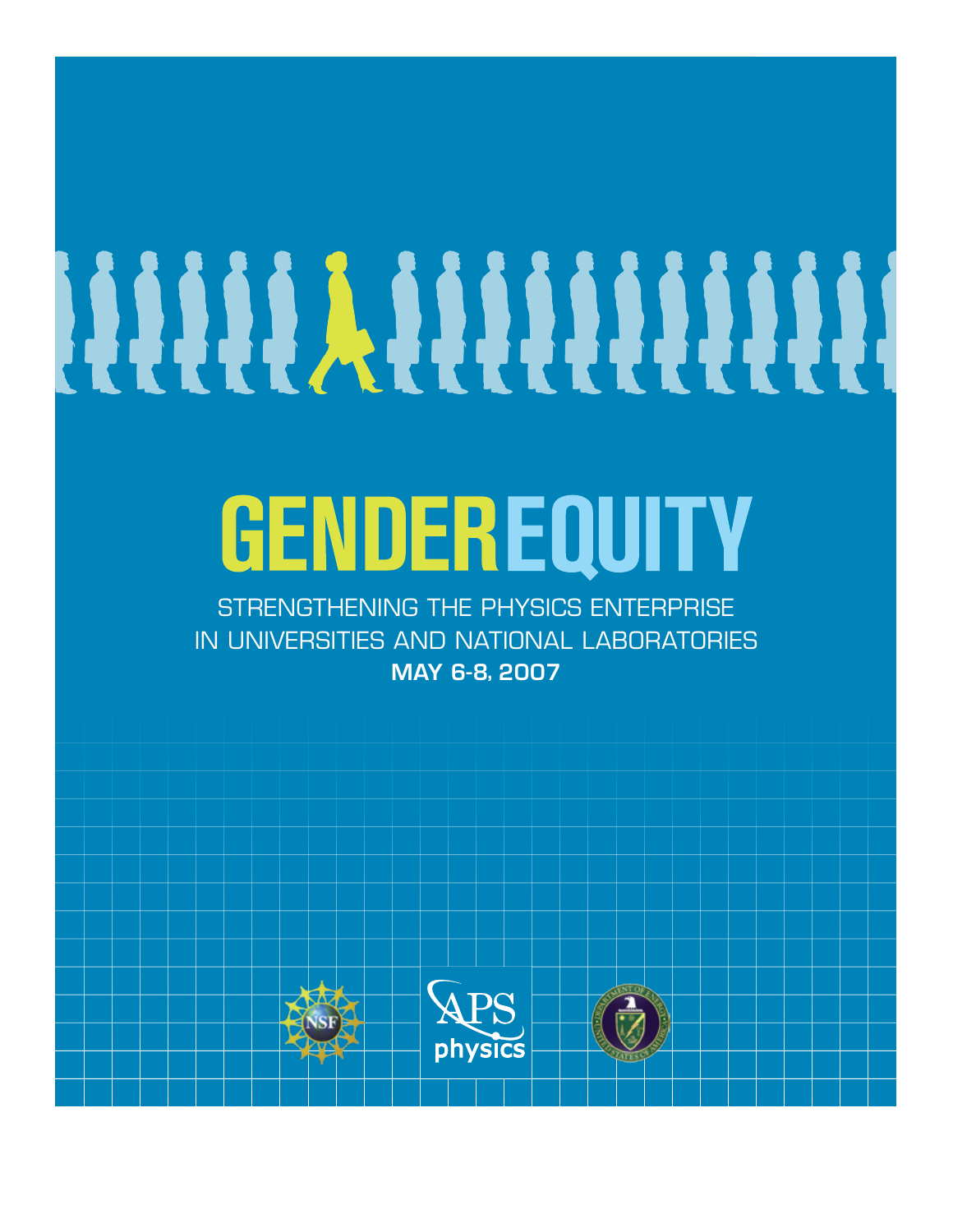"If you make all your women students and faculty feel more valued by your speech and actions—including speaking up for family friendly practices and if you publicly chastise those that make demeaning or snide comments, you will find the rewards are great."

Judy Franz, APS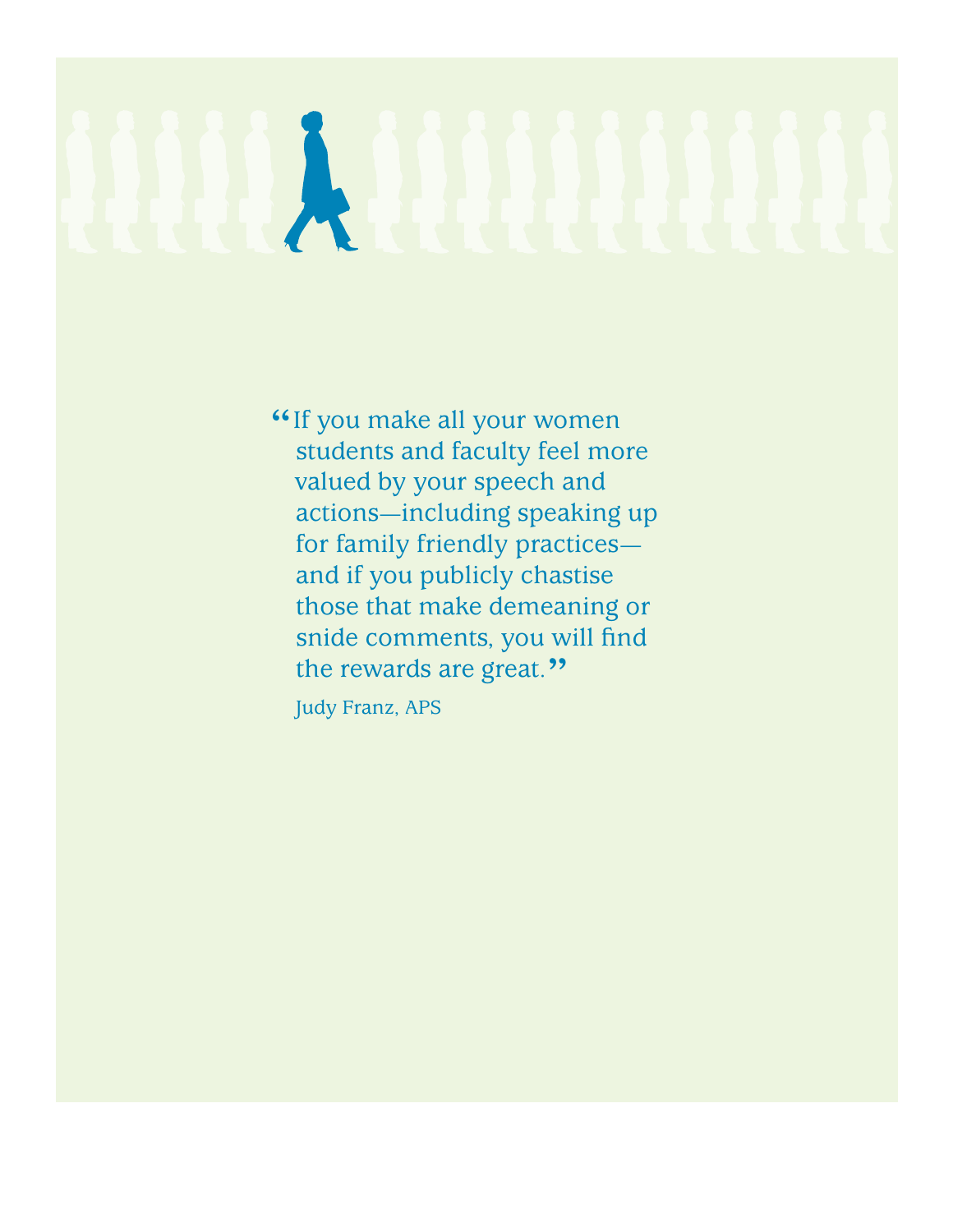# REPORT OUTLINE

| <b>Physics Departments and National Laboratories</b>                      |
|---------------------------------------------------------------------------|
|                                                                           |
|                                                                           |
|                                                                           |
| <b>Funding Agencies</b>                                                   |
|                                                                           |
|                                                                           |
|                                                                           |
|                                                                           |
|                                                                           |
|                                                                           |
| Subtle but Crippling: Bias in Physics Programs and Research Institutes 13 |
| All the Best Minds: Recruiting and Retaining the Next Generation          |
|                                                                           |
|                                                                           |
|                                                                           |
|                                                                           |
|                                                                           |
|                                                                           |
|                                                                           |
|                                                                           |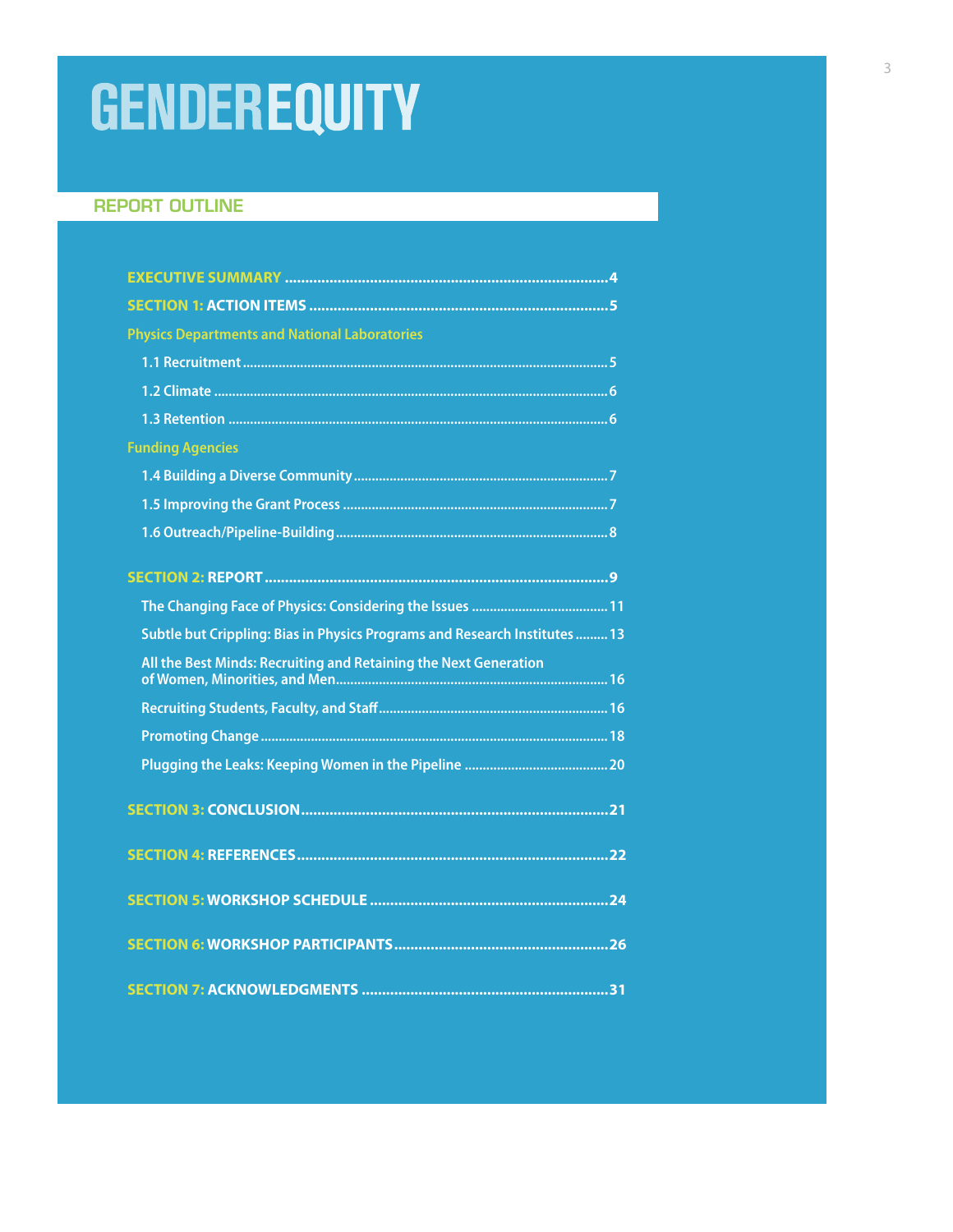# **EXECUTIVE SUMMARY**

aintaining a strong workforce in the physical sciences is of critical importance to the national economy, health care, defense, and domestic security. Increasing the participation of women in these sciences can strengthen cal sciences is of critical importance to the national economy, health care, defense, and domestic security. Increasing the participaforce by widening the available pool of talent[1]. Despite the quite considerable increase in the number of female physics faculty over the past three decades, women still represent only 13% of faculty of all ranks from the 760 degree-granting physics departments in the United States[2] and only 9.5% across all ranks at the major research universities[3]. By contrast, all other disciplines measured except mechanical engineering are doing better than physics. If the nation is to enjoy the benefits of further significant increases in the participation of women in the physical sciences, the representation of women on the faculties of research universities must be increased. These women faculty play a critical role in the encouragement of women students.

Following the increase in accessibility to professional degrees that women have encountered since 1964, and the gradual reduction in barriers to obtaining science, technology and math employment for women, we have seen the percentage of PhD's awarded to women increase from 4% in 1974 to 18% in 2006[18]. At the same time, the percentage of assistant professors who are women in the top 50 physics departments has increased to 17.5%, which is currently on par with the representation of women in the relevant PhD pool.

Nevertheless, the physics workforce in academia and national laboratories remains one of the last areas in science where women are significantly under-represented relative to their proportion in the population. The reasons for this imbalance are many, as are the solutions, but the primary motivation for changing this situation should be to provide greater encouragement to women to enter and remain in physics. To ensure that both women and men are given equal opportunities in the field, physics departments and national laboratories, with the involvement of funding agencies, need to increase their commitment to clearing away existing barriers, encouraging women's participation in programs and their access to awards and grants, and to making academic and research environments respectful of all participants.

To help accelerate this trend of increasing participation, the Committee on the Status of Women in Physics (CSWP) of the American Physical Society (APS) followed the example of the chemistry community[4] by organizing a workshop to address this disparity entitled "Gender Equity: Strengthening the Physics Enterprise in Universities and National Laboratories." The event, co-funded by the National Science Foundation (NSF) and the Department of Energy (DOE), was held at APS headquarters in College Park, MD, on May 6-8, 2007. The major aim of the workshop was to facilitate a doubling of the number of women in physics in both academia and national laboratories over the next 15 years. The active participation of physics department chairs, national laboratory managers, and federal agencies encouraged exciting new ideas to emerge, aimed both at making the field of physics more attractive to women and men and at finding effective ways to retain women in physics. The workshop examined the underlying causes for the scarcity of women in physics, and participants formulated specific suggested action items that will improve the recruitment, retention, and promotion of female students, postdoctoral fellows, faculty, and scientists in academia and national laboratories.

The action items that emerged from the meeting are divided into: A. suggestions directed primarily at physics departments and national laboratories and, B. those directed to the funding agencies. If adopted, they are expected to lead to significant increases in the number of women physicists and improvements in the atmosphere and climate for faculty/scientists and students at all levels, regardless of gender. During the next six months, chairs and managers of all physics organizations are urged to commit to consider the recommendations carefully and to begin implementation of some of these items, especially those that will increase the number of women and help retain those women in their departments/laboratories. The interactive APS website is set up to facilitate the documentation of actions taken as well as the sharing of ideas with other chairs and managers. (The site is accessible from the Women in Physics page of the APS website, see Programs). A follow-up workshop is tentatively planned for 2009.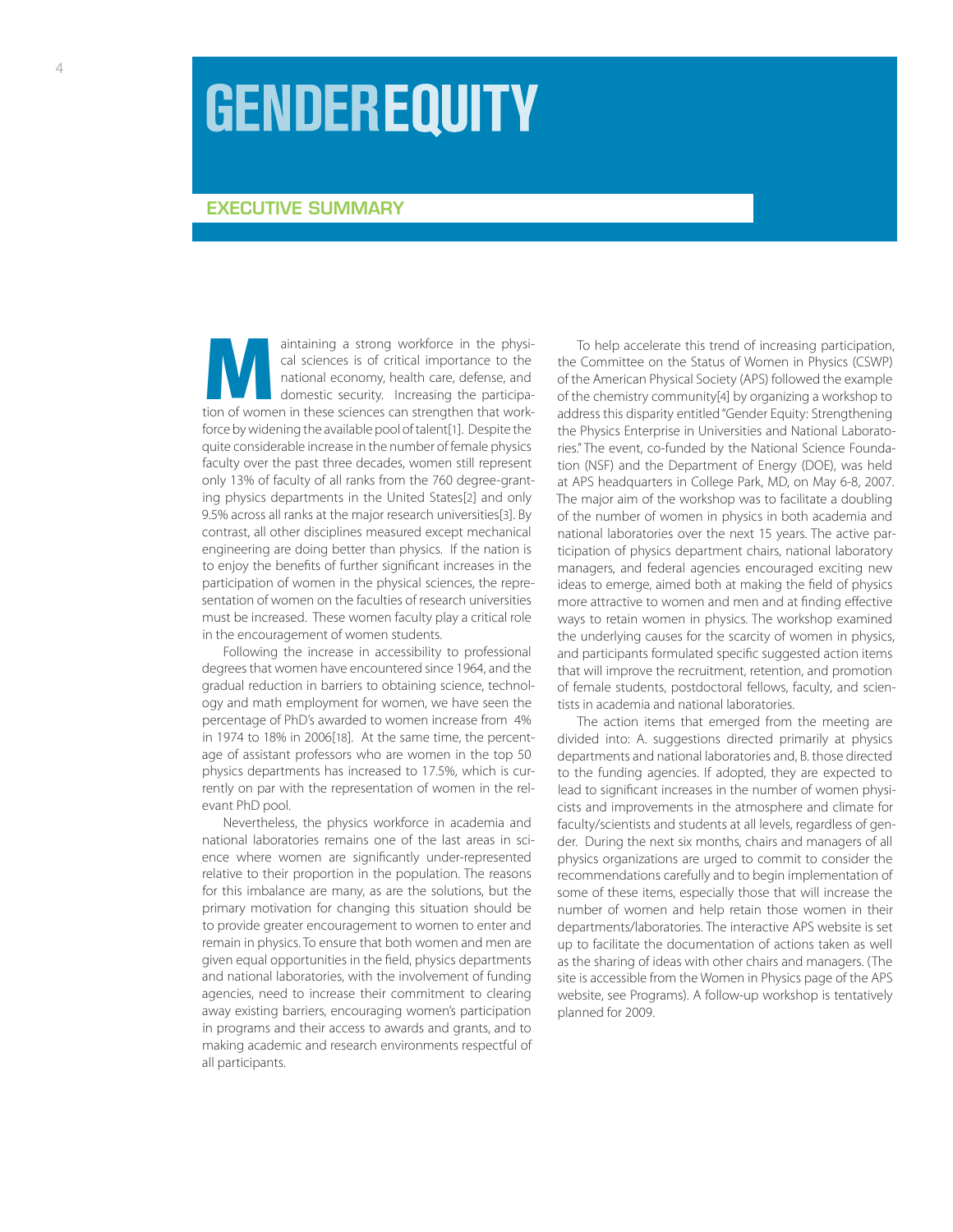# ACTION ITEMS

he most important product of the Gender Equity workshop is a list of action items that emerged from the workshop sessions (see Appendix 1) and were then reviewed by the Co-Chairs and the Organizing Committee. These items are broken down into those that target physics departments and national laboratories and those suggested for funding agencies.

# **Physics Departments and National Laboratories**

# **1.1 Recruitment**

Increasing the number of women in physics involves both increased hiring of women at all academic levels as well as the active seeking of new women majors at both the undergraduate and graduate levels. Recommendations include:

- ‣ Actively recruit women. Keep apprised of women in the pipeline and let them know you would like them to apply for positions at your institution. Have faculty/ scientists help keep a current list of up-and-coming women.
- ‣ Advertise broadly for positions to attract more women candidates with different backgrounds. It has been observed that women are not likely to apply for positions that have tightly constrained qualifications unless they see a near exact fit.
- ‣Invite more women to interview. It is documented that women often under-sell themselves when compared to men. Digging deeper into the candidate pool might identify an excellent fit that is not immediately apparent.
- ‣ Mentor postdoctoral associates (and graduate students where appropriate) into faculty or scientist positions. Advice on how to succeed in the academic or the national laboratory arena will help them better prepare themselves for hiring and for coping with the difficulties inherent to the field.

Increasing the number of applicants to academic and scientist positions must be accompanied by unbiased review of the applicants. Search committees and those making hiring decisions must be able to recognize the signs of

unintended bias and to be able to compensate for this when evaluating candidates. Suggestions for improving hiring practices to increase the number of women hired include:

**1**

- ‣ Provide training for search committee members in the recognition of unintended bias. It is particularly important that those reviewing applicants be aware of the role of unintended bias in the writing of letters of recommendation. Those interviewing candidates should be advised of the types of questions allowable in an interview and guidelines for equitable treatment. Questions should focus on job-related issues, and avoid questions of a personal nature such as marital or family status.
- ‣ Have candidates meet with a diverse group of individuals including graduate students, postdocs, and women inside and outside the department/national laboratory unit to get a sense of the environment at the institution.
- ‣ Women physicists are much more likely than men to marry other scientists[6]. Many universities have creative solutions for hiring a pair of individuals, such as upperadministration assistance in offering an additional position, or partial payment of the spouse's salary to another department or institution during some fraction of the pre-tenure period. Investigate these arrangements well in advance of hiring so that your job opening will be more attractive to woman candidates.

Achieving an increase in the number of women in academic and scientist positions also requires addressing pipeline issues. Increasing the number of women physics majors at all stages of study is also necessary. Recommendations for doing so include:

‣ Actively recruit female physics majors, especially through interaction with high school physics students. Nearly 50% of high school physics students are female, so active recruitment from high school physics classes is likely to increase the percentage of women in the undergraduate major. Students should be informed of the diverse career paths open to them with a bachelor's degree in physics, since only 1 in 7 bachelor degrees in physics will go on to receive a PhD in physics[5]. Participation of female undergraduate physics majors in high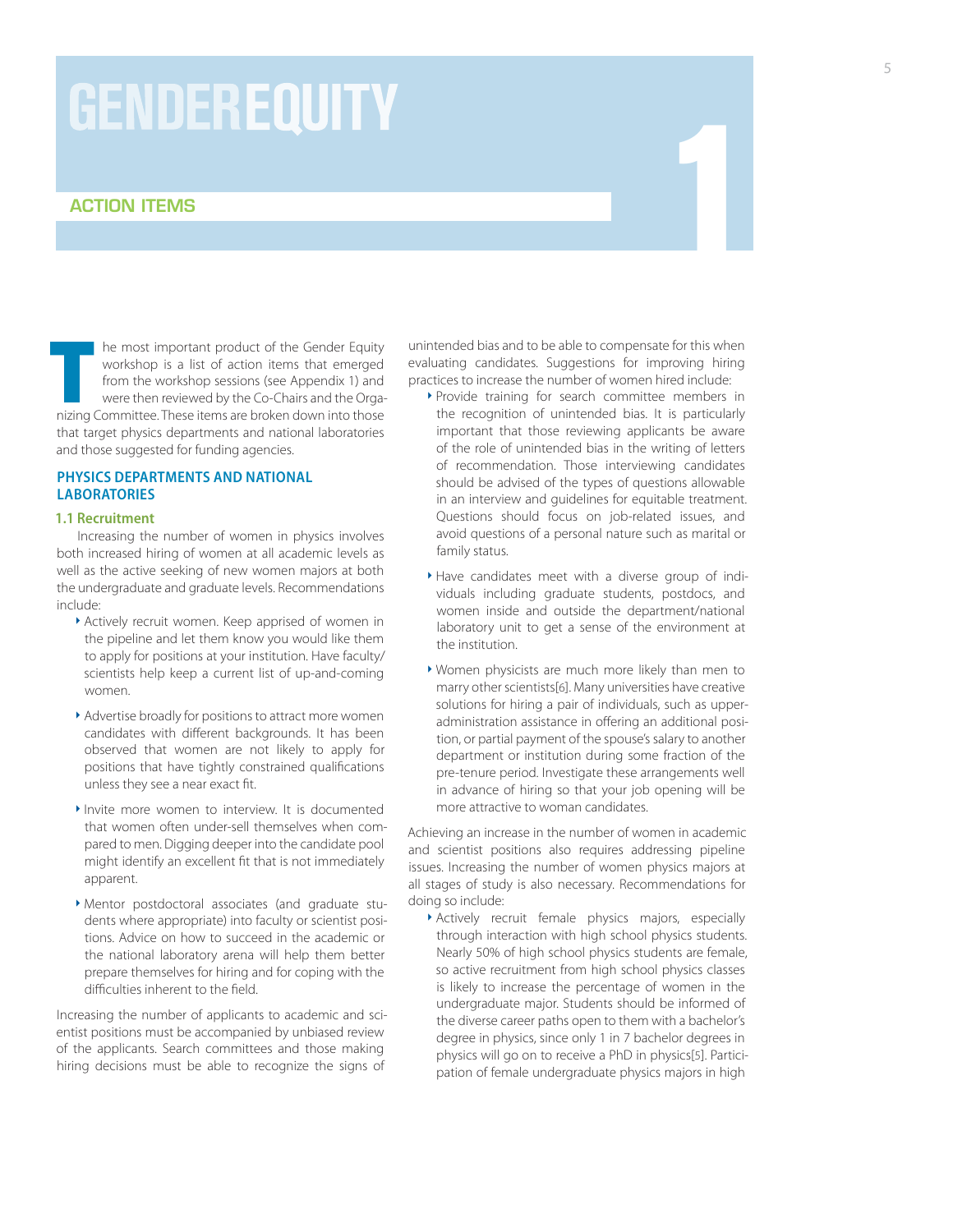6

# ACTION ITEMS

school recruitment programs will serve both to show potential female majors a career path while at the same time engaging the female undergraduates, increasing the likelihood of having them continue further in physics studies.

- ‣ Actively recruit female physics graduate students. MIT and other physics departments rely on female physics graduates to visit feeder undergraduate physics departments as a way of increasing the number of women in their graduate programs.
- ‣ Make it easier to enter a physics program after the first year to allow for late starters or those with lower initial preparation in mathematics. Create flexible tracks for physics majors to allow

interdisciplinary studies or to pursue an education degree.

# **1.2 Climate**

Recognizing that departmental climate is a strong factor both in attracting women to physics as well as in retaining them, the following items are recommended for improving the satisfaction of employees and students:

‣ Chairs/Managers should schedule regular meetings (at least once a year) with female students in their organizational unit to get their opinion of

the environment for women in that unit. This can also be useful with postdoctoral associates or early career faculty/scientists.

- ‣ A mentoring committee of women faculty/scientists and students should be formed.
- ‣ Have a zero-tolerance policy for offensive comments. Chairs and managers should set the example by challenging offenders, perhaps even publicly, and making it known that comments of this nature are inappropriate and will not be tolerated. Make sure harassment policies are clear, equitable, and enforced uniformly.
- ‣ Ensure that all policies (e.g., hiring, tenure, promotion, harassment, discrimination, space allocation, teaching assignments, etc.) are transparent and easily available to all. It is suggested that these be posted electronically for easy and anonymous access.
- ‣ Develop policies that support a work/life balance for all. Examples include allowing personal leave for dependent care, or setting meeting times that do not interfere with parental responsibilities.
- ‣ Ensure meetings are run fairly for all by providing training for faculty/scientists on meeting facilitation.
- ‣ Publicly recognize awards and achievements for all in an equitable manner.

# **1.3 Retention**

- ‣ Provide new faculty/scientists with more than one mentor, and encourage faculty/scientists to seek out additional mentors and support networks. Provide mentors with training that includes issues relevant to gender and cultural issues.
- ‣ As a chair/manager, follow the careers of new faculty/ scientists, and check in frequently on the status of their

"Spreading best practices through workshops makes the environment better for everyone, not just women."

> Patricia Rankin, University of Colorado

activities. Corporate managers often use a technique called "coaching by walking around" to gain insight into employee activities and provide support. Chairs/managers can provide an open atmosphere of support and encouragement through informal visits and an open-door policy.

‣ Form an early-career faculty/scientist committee to encourage networking and to enable anonymous feedback of the department's/unit's environment to the chair/managers.

‣ "Stopping the tenure clock" for family leave should be available at

all institutions for both women and men. Although at some institutions this has been viewed as a stigma, policies should be developed and chairs/managers should make public comments to encourage all faculty/scientists to take advantage of this option. Such policies should make the extension automatic while allowing the scientist the option to be evaluated for tenure on the original schedule.

‣ Nominate women for both small and large awards, prizes, and honors to recognize their accomplishments. This will help build their reputations and enhance their chances for winning larger awards.

# **FUNDING AGENCIES**

# **1.4 Building a Diverse Community**

Funding agencies have a role to play in ensuring that women and under-represented minorities remain in physics by seeing that the granting process is balanced, fair, and does not discount applications from the broader community. To enhance this role, the following items are suggested:

‣ All funding agencies need to collect data on gender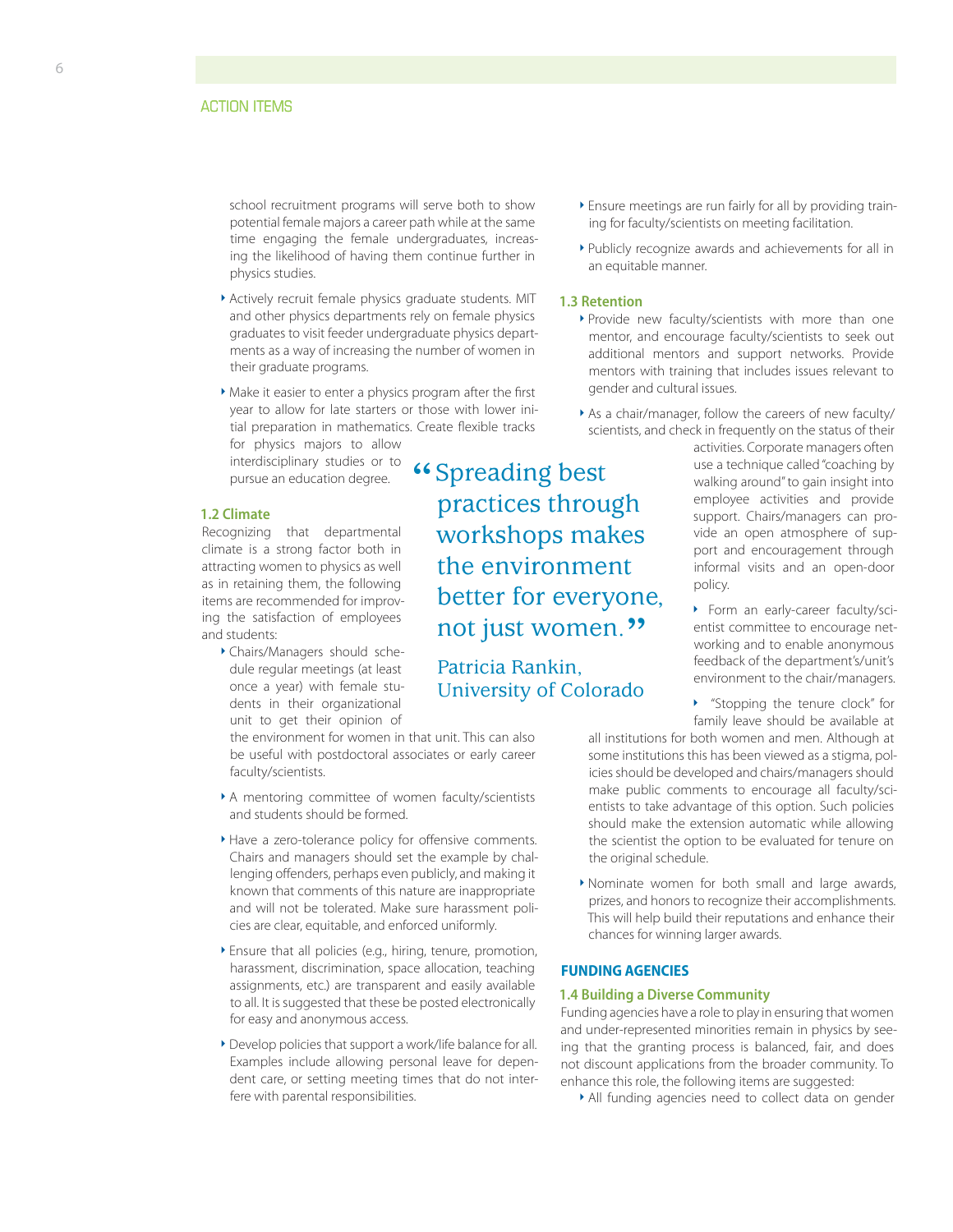and minority status in funding support. These data should be aggregated and made publicly available.

- ‣ The funding agencies should set clear guidelines on building diversity and ensure that these values are incorporated in the award process. Awareness of diversity issues should be embedded at all decision-making levels in the funding agencies and at the national labs that they fund. For example, the National Science Foundation (NSF) "broader impacts" criterion can be used to encourage diversity among grant awardees and those supported by these grants, but applicants and reviewers may not understand how this is to be interpreted. Such policies should be clearly stated and explained.
- ‣ Funding agencies should continue to support workshops and other activities to promote diversity and to monitor progress on gender equity. Programs that enable early-career women to establish research programs leading to tenure should be created. In addition, funding for implementation of programs developed under NSF ADVANCE grants, which have been extremely beneficial to women, needs to be increased to allow more national programs across the US.
- ‣ Funding agencies and institutions should brainstorm additional ways to increase the diversity of the grantees.

# **1.5 Improving the Grant Process**

Currently, the population of women in physics is skewed toward early career physicists. Programs to target early career scientists may help enhance the number of women receiving grants. In addition, the complexity of the granting process often discourages early career physicists from pursuing academic careers. Their success in obtaining early funding is a factor both in allowing them to obtain faculty positions as well as in their ability to achieve tenure. To improve the process of securing funding among women and under-represented populations, the following suggestions are made:

- ‣ To improve the prospects for early career scientists to obtain grants, support should be made available for programs that educate postdocs and graduate students about the grant writing process.
- ‣ Early career faculty/scientists should have the means to meet with program officers. Agencies are encouraged to set up individual and group meetings with program officers at conferences.
- It is very helpful for junior people if they can get the opportunity to learn what is important to reviewers. Funding agencies are encouraged to include early career researchers on their review panels.
- ‣ Sustained funding for scientists is as important as

starter grants. It is suggested that the proposal process be streamlined as much as possible to enhance overall productivity.

‣ The agencies should better advertise small grants for exploratory research, if they have them, or consider creating similar opportunities if they do not.

To ensure fair consideration in the granting process, the following items are suggested:

- ‣ Evaluation criteria for grant applications should be set in advance and should be clear.
- ‣Important decision-making panels should have a critical mass of women, although it is important not to overburden the women who are frequently tasked to serve on them. We encourage funding agencies to keep track of who is asked to serve on committees and make an effort to include some of the lesser-known women.
- ‣ Reviewers should be sensitive to the elements of hidden bias that can enter the review process. A short discussion on diversity at the beginning of all agency review panels and other meetings where decisions on resources are made is encouraged. Specific examples, both good and bad, should be given on items that could arise, such as gaps in a résumé due to family issues or the accumulation of subtle biases.

Recognizing that concerns for the ability to balance family needs with the demands of an academic career often discourage women from pursuing faculty positions, steps to improve work/life considerations for grant recipients are suggested:

- ‣ Research grants with a longer structure (4-5 years) and more umbrella grants would significantly reduce the overhead of maintaining a successful research program while making research more attractive to early career scientists. All funding agencies are encouraged to form a task force to review the optimum balance between long/short grant periods and individual/group awards.
- ‣ To help enable transitions for those re-entering the workforce after having children, the length of time for people to work on their grant should be extended by the length of time taken off for child-rearing. The ability to do this with a no-cost extension should be widely publicized.
- ‣ Funding agencies should be supportive of university maternity/family leave options for graduate students. Small supplements to grants should be allowed if an additional person is needed on the project to maintain momentum. No-cost extensions and/or re-allocation of funds as well as allowances for slower progress in these situations should also be an option for the PI.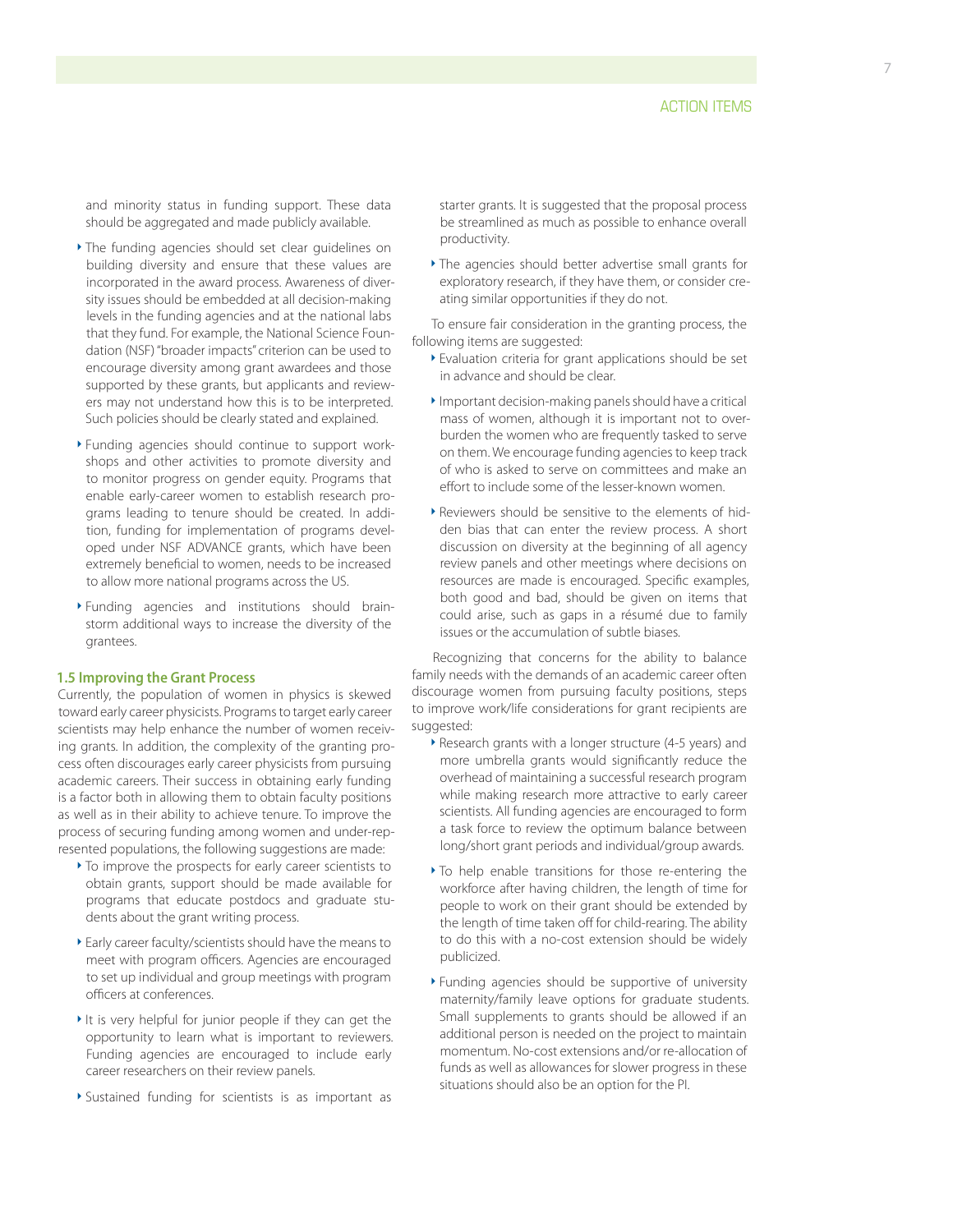- ‣ Funding agencies should provide ways to ensure that childcare needs do not prevent attendance at professional meetings.
- ‣ Agencies should consider a task force to brainstorm ways to help people to transition through life changes (children, elder care, etc.) and continue to be part of the scientific workforce. Examples of programs that would retain people in the field include:
- ‣ Grants that allow faculty to focus on research but decrease teaching/service activities following family care/life changes.
- ‣ Grants funding additional post-docs to help keep a lab active during a family leave.
- ‣ Re-tooling grants for people returning after a short absence.

# **1.6 Outreach/Pipeline-Building**

- ‣ Support for outreach activities, particularly those which would encourage early career female and minority students to consider physics careers, should be made available not only to PIs but also to departments and institutions.
- ‣ DOE has encouraged its labs to reach out to the community, e.g., via its summer programs for teachers. These activities should receive continued support.
- ‣ All funding agencies should increase post-doctoral awards with mentoring components, such as DOE national laboratory fellowships (Lawrence, Oppenheimer, Wilson, etc.)
- ‣ Opportunities for more postdoctoral exchanges between universities and national labs are valuable and should be a priority for funding.

"Constant collection and monitoring of data to chart equity progress, coupled with attention to family friendly policies, subtle biases in promotion and tenure processes, and support from top leadership are needed for women to advance in academic science."

Sue Rosser, Georgia Tech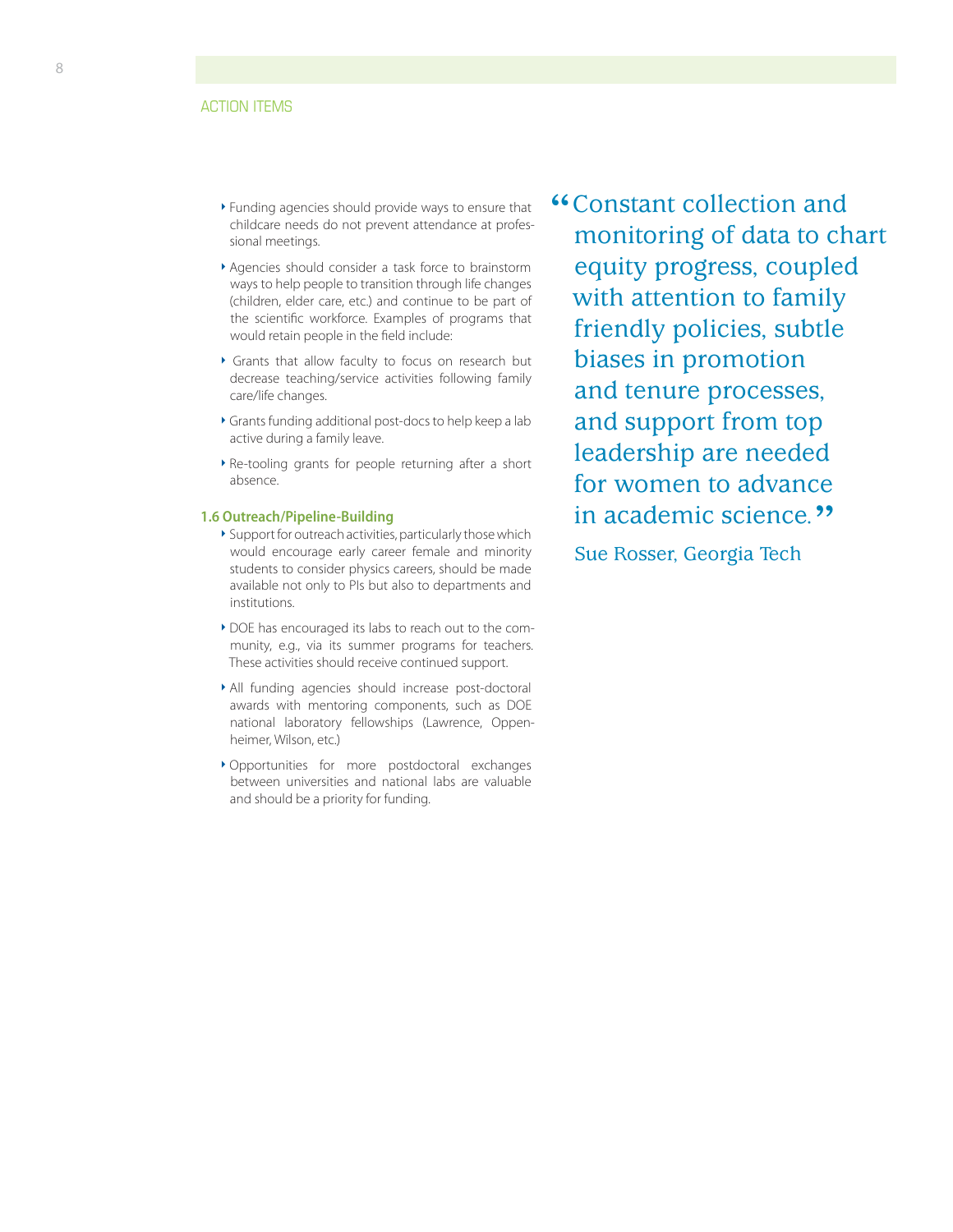# **REPORT AND REPORT AND REPORT AND REPORT AND REPORT AND REPORT AND REPORT AND REPORT AND REPORT AND RE**

The glaring gender gap in university physics departments and physics-<br>related national laboratory organizational units poses serious problems<br>for the field. In an economy that depends physics departments and physicsrelated national laboratory organizational units poses serious problems heavily upon science and technology, the talent pool of physicists is at best only holding steady, not increasing, despite the number of physics students in high schools and the fact that nearly 50% of high school physics students are girls. By the time these girls declare their majors as undergraduates, many of them have already "leaked" from the pipeline, and many more continue to do so throughout their academic careers. At the full professor and equivalent research rank, their numbers are very low—between 6 and 7% in the most recently available data (see Table 1), a smaller fraction than almost every other discipline measured and only about half of the percentage in astronomy (see Table 2). Workplace diversity optimizes the creativity and research productivity of both men and women; a lack of gender equity means fewer of the best minds are available for physics education and research. Offering equal opportunities for success in their chosen fields to both women and men not only benefits the field; it is the right thing to do.

The under-representation of women in physics has been the concern of the Committee of the Status of Women in Physics (CSWP) of the American Physical Society (APS) since its formation in 1972. Despite the fact that the problem has been debated and discussed at international conferences [8] as well as reported[9] and published in various journals [10-17] and newspapers, progress remains slow. Judy Franz of APS points out that, over her 40-year career, the percentage of women in physics has increased on average by about 0.4% per year. As a result, early career women are seeing no obvious improvement in the status quo during their shorter professional careers. At this rate, women will account for only 1 in 4 new doctorates by the year 2028 (see Figure 1).

The recent successful workshop organized by the chemistry community, "Building Strong Academic Chemistry Departments through Gender Equity,"[4] encouraged CSWP



Figure 1. Fraction of physics PhD's earned by women showing a 0.4% annual increase[18]

to also hold a similar workshop for the physics community entitled "Gender Equity: Strengthening the Physics Enterprise in Physics Departments and National Laboratories." The ultimate goal of the workshop was to begin facilitating a doubling of the number of women in physics over the next 15 years. It brought together academic and national laboratory leaders with social scientists and senior management from physics funding agencies to look at data on the representation of women in physics, learn possible reasons for the trends, and work together to formulate ideas for approaching the under-representation problem. While the physics and chemistry workshops were similar, the CSWP workshop also involved participants from DOE national laboratories and included a session on education and pipeline issues. Planned by a steering committee of academic and national laboratory researchers from the physics community, the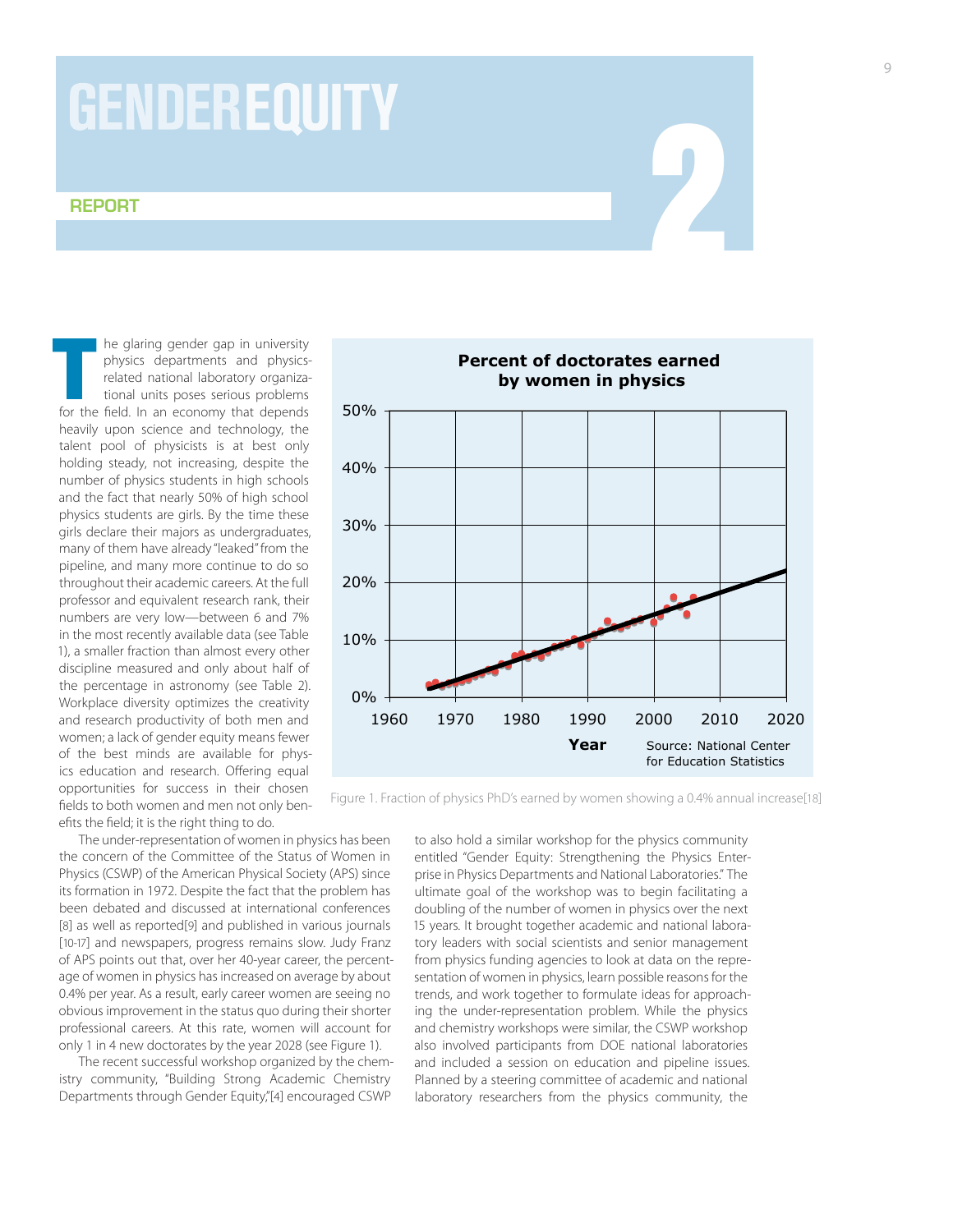| <b>ACADEMIC RANK</b>       | 1994           | 1998 | 2002           | 2006 |
|----------------------------|----------------|------|----------------|------|
| <b>Full Professor</b>      | 3              | 3    | $\overline{5}$ | 6    |
| Associate Professor        | 8              | 10   | 11             | 14   |
| <b>Assistant Professor</b> | 12             | 17   | 16             | 17   |
| Instructor/Adjunct         | N/A            | N/A  | 16             | 19   |
| Other Rank                 | 8              | 13   | 15             | 12   |
| TYPE BY DEPARTMENT         |                |      |                |      |
| <b>Doctoral</b>            | 5              | 6    | $\overline{7}$ | 10   |
| Master's                   | 7              | 9    | 13             | 16   |
| Bachelor's                 | $\overline{7}$ | 11   | 14             | 19   |
| <b>OVERALL</b>             | 6              | 8    | $1\Omega$      | 13   |

Table 1. Percent of faculty positions in physics held by women[7]

| <b>DISCIPLINE</b>             | Assistant<br>Professor | Associate<br>Professor | Full<br>Professor | All Ranks |
|-------------------------------|------------------------|------------------------|-------------------|-----------|
| <b>Physics</b>                | 17.5                   | 12.6                   | 6.8               | 9.5       |
| Astronomy                     | 25.3                   | 21.6                   | 12.3              | 15.8      |
| Chemistry                     | 21.7                   | 21.3                   | 9.7               | 13.7      |
| Math                          | 28.0                   | 15.5                   | 7.2               | 12.1      |
| <b>Computer Science</b>       | 19.5                   | 11.3                   | 11.5              | 13.5      |
| <b>Chemical Engineering</b>   | 23.7                   | 17.8                   | 8.3               | 12.9      |
| <b>Civil Engineering</b>      | 25.3                   | 14.3                   | 7.1               | 12.7      |
| <b>Electrical Engineering</b> | 14.5                   | 14.1                   | 6.2               | 9.7       |
| <b>Mechanical Engineering</b> | 18.2                   | 12.0                   | 4.9               | 9.0       |

Table 2. Percentage of female faculty within each rank at top 50 research universities (FY2007)[3]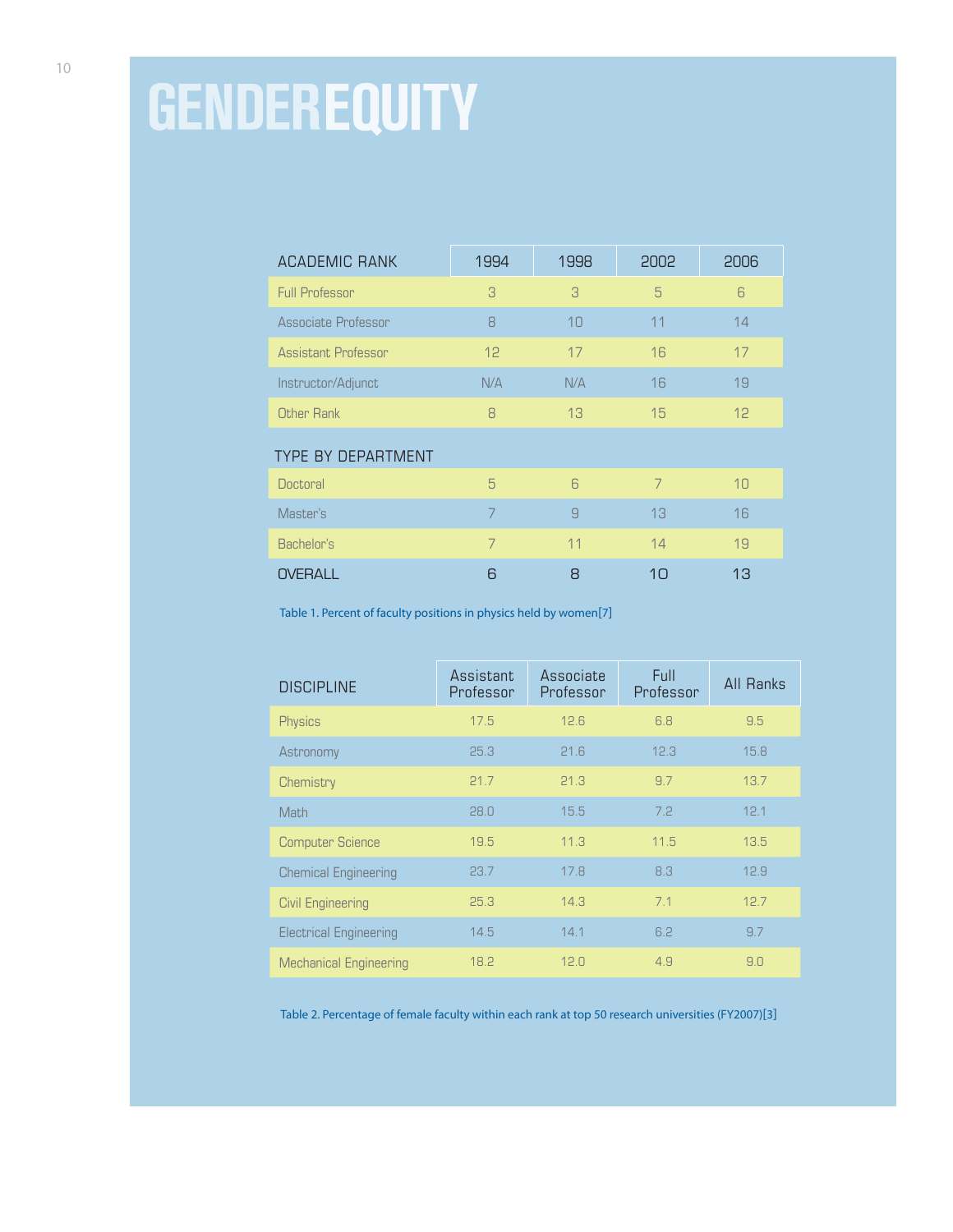

APS president Arthur Bienenstock (Stanford University) and CSWP chair Nora Berrah (Western Michigan University), co-chairs of the workshop

workshop consisted of presentations, panel discussions, and breakout sessions. In addition, an interactive theater skit by the University of Michigan's Center for Research on Learning and Teaching (CRLT) illustrated, in a visceral way, the kinds of unconscious bias often faced by women in physics. Presentations by social scientists provided data analyses to support what is often seen as merely anecdotal evidence.

The workshop, co-chaired by Professors Nora Berrah (CSWP Chair, Western Michigan University) and Arthur Bienenstock, (then APS president-elect, Stanford University), brought together the chairs from 50 research-oriented physics departments that grant the most physics doctorates and/or receive the most federal research money. This group of prestigious schools was chosen for their ability to model positive behaviors and to influence other schools across the country. Fourteen managers from the thirteen national laboratories for which the DOE Office of Science or the National Nuclear Security Administration (NNSA) has a stewardship role also participated. This small sample of leading institutions was selected for the ability to generate action items that can be applied by all organizations nationally and internationally through mutual cooperation. The workshop was conducted

with support from the National Science Foundation's (NSF) Physics, Astronomical Sciences, and Materials Research divisions, and the DOE Office of Science (including Basic Energy Sciences, Nuclear Physics, High Energy Physics, Fusion Energy Sciences, and Advanced Scientific Computing Research). In addition, the organizing committee was advised by members from both federal agencies.

The workshop pursued three main objectives: 1. raise awareness of the current status of women in physics and gender-related issues; 2. generate recommendations for best practices to attract, hire, retain, and increase the numbers of women faculty and scientists in physics; and 3. generate best practices to recruit, retain, mentor, and educate students who represent the next generation. The action items listed above are the result of this workshop, and attendees were asked to commit to actions appropriate to their institution. APS encouraged their implementation by establishing an interactive website to record attendees' long-term progress in carrying out their selected action items.

To evaluate the effects and success of the workshop, pre- and post-workshop surveys similar to those used for the chemistry gender equity workshop were administered by the Committee on the Advancement of Women Chemists (COACh), which assessed attitude changes in the participants. In addition, an evaluation questionnaire was used to record feedback on the workshop format and content.

Three themes emerged from the workshop: the necessity of changing gender inequity in physics; the specific factors that need to be changed (such as an unfriendly or even hostile working environment, low awareness of unconscious biases, and lack of policies which support the realities of caregiving experienced by both women and men); and ways to recruit, retain, and support women in physics.

# **The Changing Face of Physics: Considering the Issues**

The importance of achieving gender equity in physics is a matter of national importance. The economic leadership of America is directly tied to science and technology (S&T); 50% of the productivity increase that has occurred in the last half-century can be attributed to advances in science and technology, and the number of Americans employed in S&T has grown steadily, from 11% in 1962 to 15% in 1995[17]. Historically, these workers have largely come from the white male population. However, demographic projections show a steady decline in the fractional representation of this group in the population over the next half-century. In order to meet the demands of the continued growth of the S&T sector and sustain national productivity growth, it is crucial to make full

"Minority students earning PhDs in the physical sciences are  $\sim$  50% more likely to earn a master" sciences are ~50% more likely to earn a master's degree en route; students often must navigate the transition from the master's to the PhD with little or no structured mentorship."

Kevin Stassun, Vanderbilt University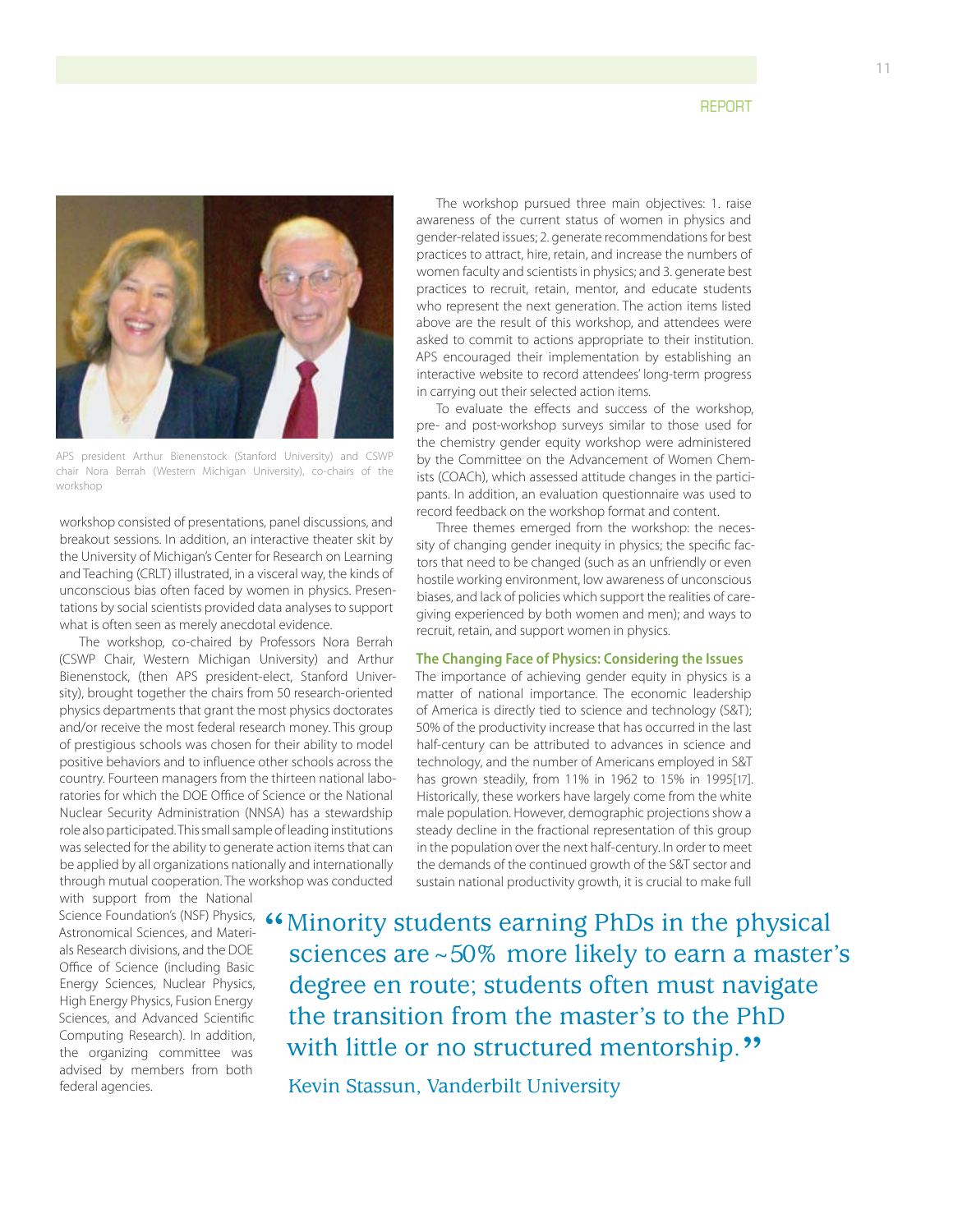



Tony Chan, Assistant Director, NSF Directorate for Mathematical and Physical Sciences

Patricia Dehmer, Associate Director of Science for Basic Energy Sciences and Acting Deputy for Programs, DOE Office of Science

use of the talents of women and under-represented minorities. Otherwise, a serious shortfall in technologically qualified workers will occur just as the US needs to increase this talent pool. As APS President Arthur Bienenstock pointed out in an early workshop session, as of 1995, 12% of people with undergraduate degrees in science and engineering working in the U.S. were foreign-born. Rising demand for scientists and engineers would require an increase in the immigration rate at a time when growing economies in China, India, and

other developing areas are providing better opportunities for the pool of technologically educated immigrants.

But just how significant are the numbers of women in physics? The pre-workshop survey of physics department heads revealed that the chairs found a lack of women candidates as a moderate limitation on hiring faculty, so there is at least some perception that there are not enough women in physics to achieve equity[19]. However, statistics collected by the Ameri-

can Institute of Physics (AIP)[7] show a steady growth in the percentage of degrees in physics earned by women: bachelor's degrees alone increased from 5% in 1966 to 22% in 2001. (Women earned 3% of PhD's in physics in 1973, 17.5% in 2003 and 15% in 2005.) In 2001, girls accounted for 46% of students in high school physics classes. This suggests that young women now entering colleges and universities provide a larger pool of potential physics and engineering majors than is currently being utilized.

The AIP study Women in Physics and Astronomy, 2005 [19] found that a much smaller fraction of women went on to earn an undergraduate degree (22%) in physics compared to the fraction of women who took high school physics (46%). Although this change is substantial, data also indicate that

women constitute a much smaller fraction of those who take the most advanced physics courses in high school, indicative of earlier systemic issues. The gender gap stabilizes at the graduate level, where retention rates for men and women are similar. The study also reports that the percentage of women pursuing academic careers in 2002 closely matches past degrees awarded.

Despite pipeline issues, the number of doctorates has been growing, too, if slowly. In 2003, 21% of those (US and foreign) enrolled in a physics graduate program were women, which hopefully will result in a subsequent increase in PhD graduates[9]. These women represent potential postdoctoral researchers and constitute the pool of the next generation of female faculty and scientists. Although these increases are promising, not enough is being done to retain women in the academic pipeline.

As pointed out by Patricia Dehmer, Associate Director of Science for Basic Energy Sciences and Acting Deputy for Programs in the DOE Office of Science, in the past, many academic programs leading to professional degrees had ceilings on the number of women who could enroll. Once those ceilings were abolished, fields such as law and medicine soon achieved gender parity. Many areas of science, such as biology and chemistry, have also made significant improvements toward gender parity. Yet physics, math, and engineering are still lagging. Surveys cited by Mary Ann Mason, Dean of the Graduate Division at University of California, Berkeley, displayed data on the disproportionate effect that motherhood has on a professional woman's career. These surveys show that while 48% of women entering PhD programs intended to have an academic career, by the time they received the PhD that number had fallen to 25%. The most common reasons given these surveys were 1. negative experience or feeling isolated in graduate school, 2. having children or a desire to have children, and 3. spousal considerations. Finally, Mason pointed out that the largest growth of faculty is at the adjunct level and this level is disproportionately populated by women.

"The best thing you can do for your students—female and male—is to become a feminist."

# Howard Georgi, Harvard University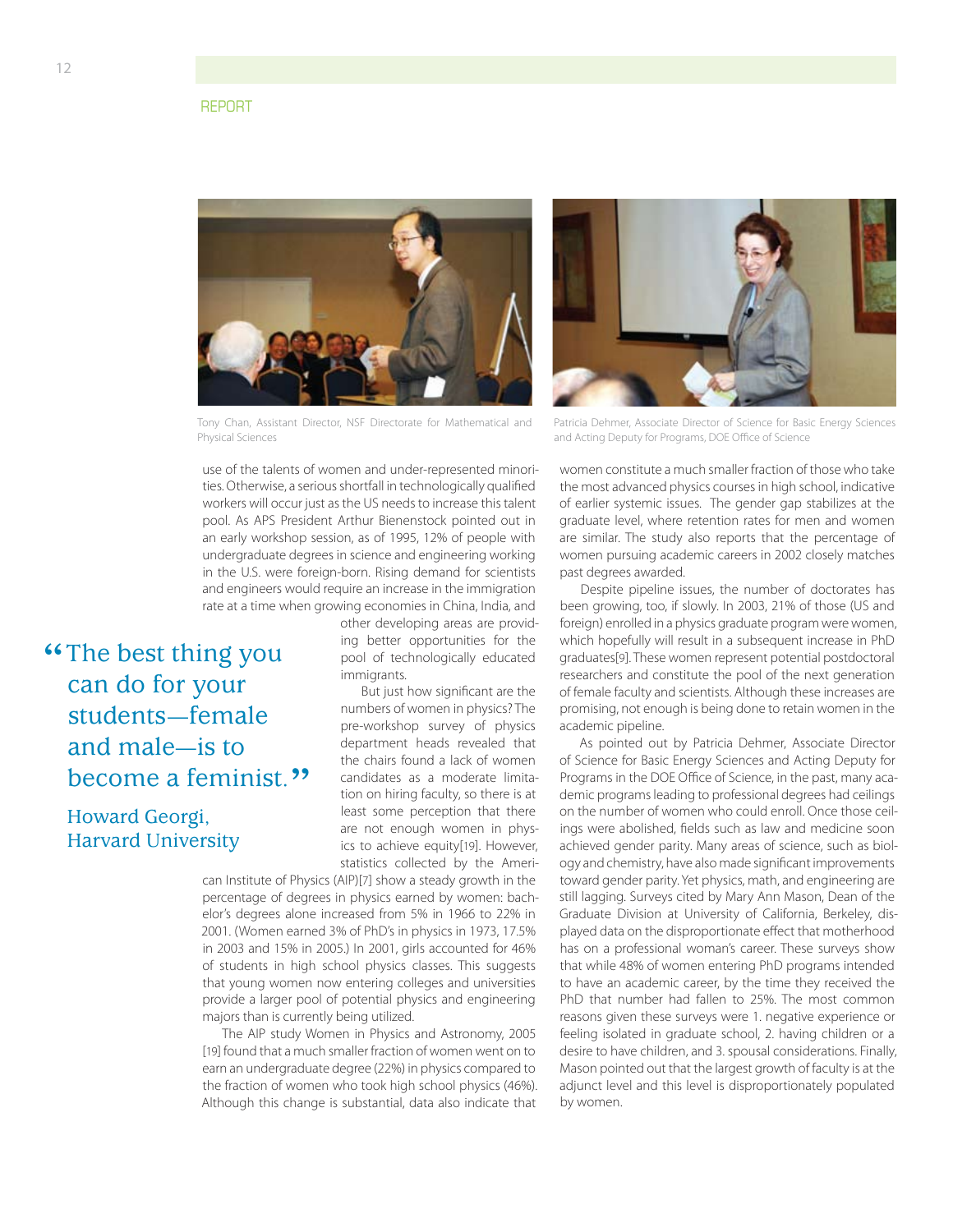

Arthur Bienenstock (Stanford University) highlighting the need of women in physics to benefit the US workforce.

If physics researchers were once almost exclusively male, that is certainly no longer the case. The presence of women in greater numbers brings a set of new concerns with it that the world of business has already been grappling with for quite some time. One might think that these concerns—family leave, caregiving, employment opportunities for spouses, balancing work and home life—affect only women. In reality, these issues are increasingly important to men, as well, and thus to the culture of physics itself, especially since women physicists are more likely to be married to fellow physicists, as Physics Department Chair Laurie McNeil of the University of North Carolina reminded workshop participants. If women with family responsibilities can be hampered in their careers by the present work structure, then men who have an equal interest in those areas can be too. Joseph Dehmer, Director of the NSF Physics Division, postulated that people generally become aware of equity issues either by having a personal experience watching what happens to a female friend or family member, or by enlightenment through cultural change, a much slower process. Building up to a tipping point can make a big change, and change for one gender can be good for both.

Because of the importance of physics to the nation, the government has an interest in encouraging gender diversity and enforcing anti-discrimination laws. For example, Sharon Wyatt, Attorney-Advisor for the DOE Office of Civil Rights and Diversity, reminded the audience that Title IX, which is federal law, requires that recipients of federal financial assistance ensure that all of their education programs and activities be free of discrimination on the basis of sex. This applies to hiring, admissions, housing, health insurance benefits, employment, financial aid, and course offerings. Title IX audits are now taking place at some universities. This may not be

the ideal vehicle for law enforcement, but as Wyatt further asserted, the goal is to stop discrimination, not to withhold funding.

Grantees' educational programs and activities must remain free of discrimination at every stage for the life of the grant. Wyatt added that, to achieve this, the DOE Office of Civil Rights and Diversity provides oversight and technical assistance to their offices. They conduct pre-award compliance reviews of proposed awards, desk audits, and post-award compliance reviews. At every stage in the process, DOE policy is to work collaboratively with the institution to eliminate or resolve any problems that may be uncovered. At the pre-award stage, there is the opportunity to resolve any problems with compliance.

As gender equity changes in other fields have shown, the nation's needs and the best interests of the physics community will best be met by making the field more attractive to undergraduates and master's degree students as well as to high school students.

# **Subtle but Crippling: Bias in Physics Programs and Research Institutes**

As mentioned earlier, other areas of scientific research have made great strides in reaching gender equity. What is holding back physics? What encourages advances in other areas?

The National Academy of Science (NAS) provided some answers to this question in its report, Beyond Bias and Barriers: Fulfilling the Potential of Women in Academic Science and Engineering. The NAS committee explored the roles of nature and nurture in producing successful women in these fields, using meta-analysis of many studies. The study concluded that there is little difference in math SATs due to gender, and the differences between the performance of boys and girls in math is better explained by culture than by gender, as indicated by the shrinking of the gender gap over a single generation. It was noted that in Iceland, girls outperform boys in math while in developed Asian countries, girls outperform US students of both sexes in math. In terms of scientific productivity, the study found that if the

"Giving girls the background in physics greatly enhances their career opportunities across the board. All students should study physics in K-12 and should have multiple exposures."

Millie Dresselhaus, MIT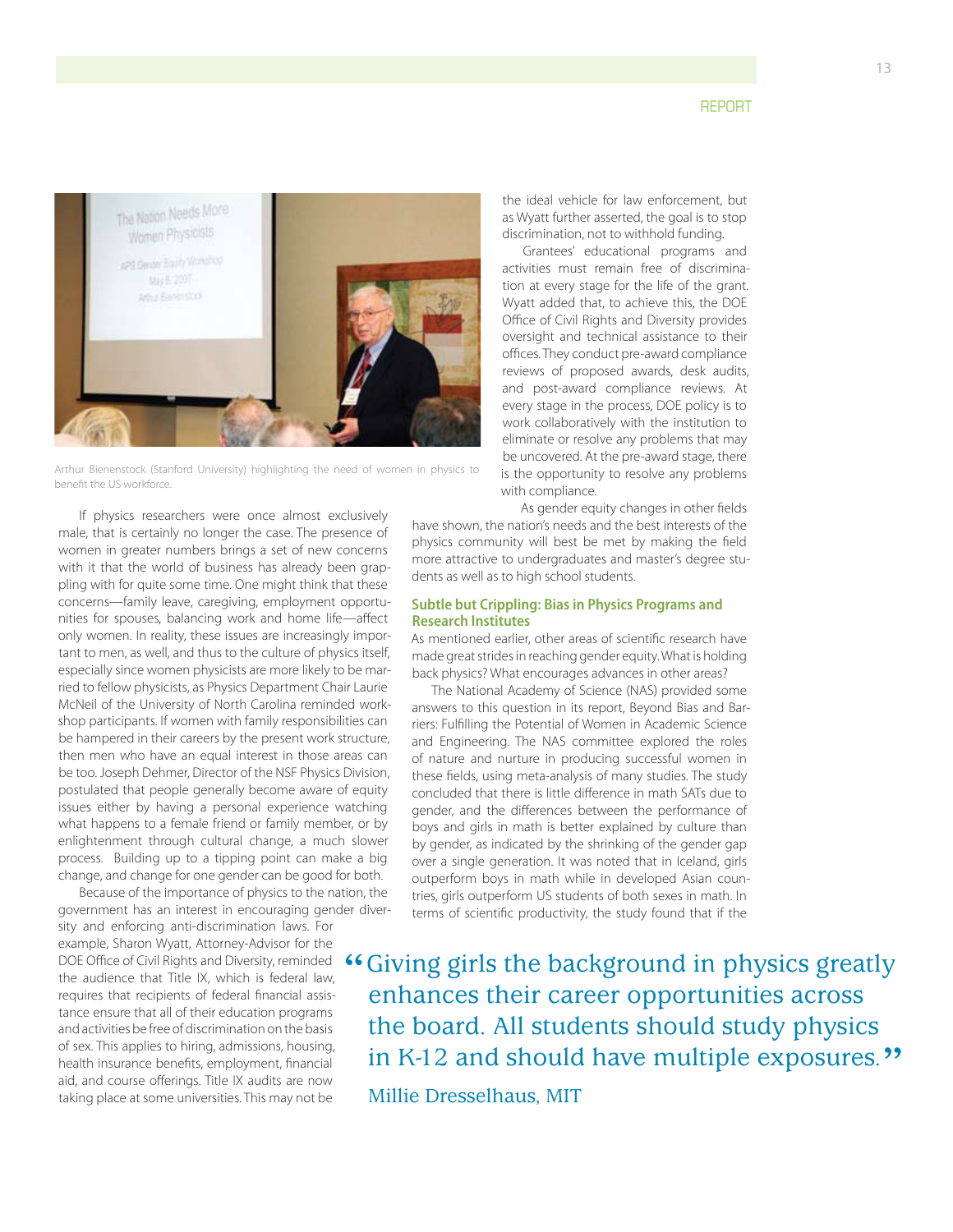

Alice Agogino (University of California at Berkeley), "Training search committees to recognize unintended biases and stereotypes is crucial"

data are controlled for the position of those being evaluated, the rate of publishing does not differ between the genders. Similarly, no impact on productivity could be attributed to marital or parental status or to responsibilities for elder care. At the same time there is extensive experimental evidence of subtle and unconscious bias. The overarching conclusion of the NAS report is that women in science and engineering are held back from achieving their full potential, not by a lack of drive or talent, but by unintentional biases and by institutional structures that hinder their advancement.

Social scientist Virginia Valian of Hunter College described how cultural perceptions and subtle bias still play a large part in how women are regarded and treated in the physics community. These biases are ingrained in the culture and often hard to detect. Citing her work in the Gender Equity Project at Hunter, she explains these biases as part of a "schema" the shorthand people use for the efficient storage of cultural data. The ability to quickly retrieve these mental images contributes to the survival of our species and is continually reinforced, but schemas often contain a great deal of unintentional bias. Experiments in social cognition reliably show that men in male-dominated fields automatically receive preferential perceptions, negatively affecting women and minorities of both sexes.

Valian used the example of a typical schema for "physicist" consisting of a male more focused on his research than

social issues and showed how this contributes to unintentional bias. In general, she pointed out, when one looks at hiring a physicist, one rewards the qualities that reflect the inner picture and discounts those that are different—such as preferring male candidates over females. Such behavior, however unintentional, results in the accumulation of small advantages for the career of the male over time. It also perpetuates the original schema so that change continues to be difficult.

Alice Agogino of the University of California at Berkeley noted several examples where universities with strong leadership, motivated towards recruiting and promoting women, did quite well with their hiring rates for a few years and then performed poorly after a leadership change. She also noted that search committees that included a graduate student were more successful at hiring women and under-represented minorities than committees without students, suggesting that there is a generational gap as well as a gender gap.

Part of the problem may be the way in which data has previously been presented. As one attendee put it, the most valuable part of the workshop was that it "put the issues into scientific terms," from the "scope of the problem" to the statistics gathered and analyzed. However, there was also some indication of a more general lack of awareness. For instance, the University of Michigan Center for Research on Learning

"Dual-career couples represent a challenge to departments seeking to enhance the representation of women among their faculty, and it is very much in the interests of departments to identify and implement effective responses to that challenge."

Laurie McNeil, University of North Carolina Chapel Hill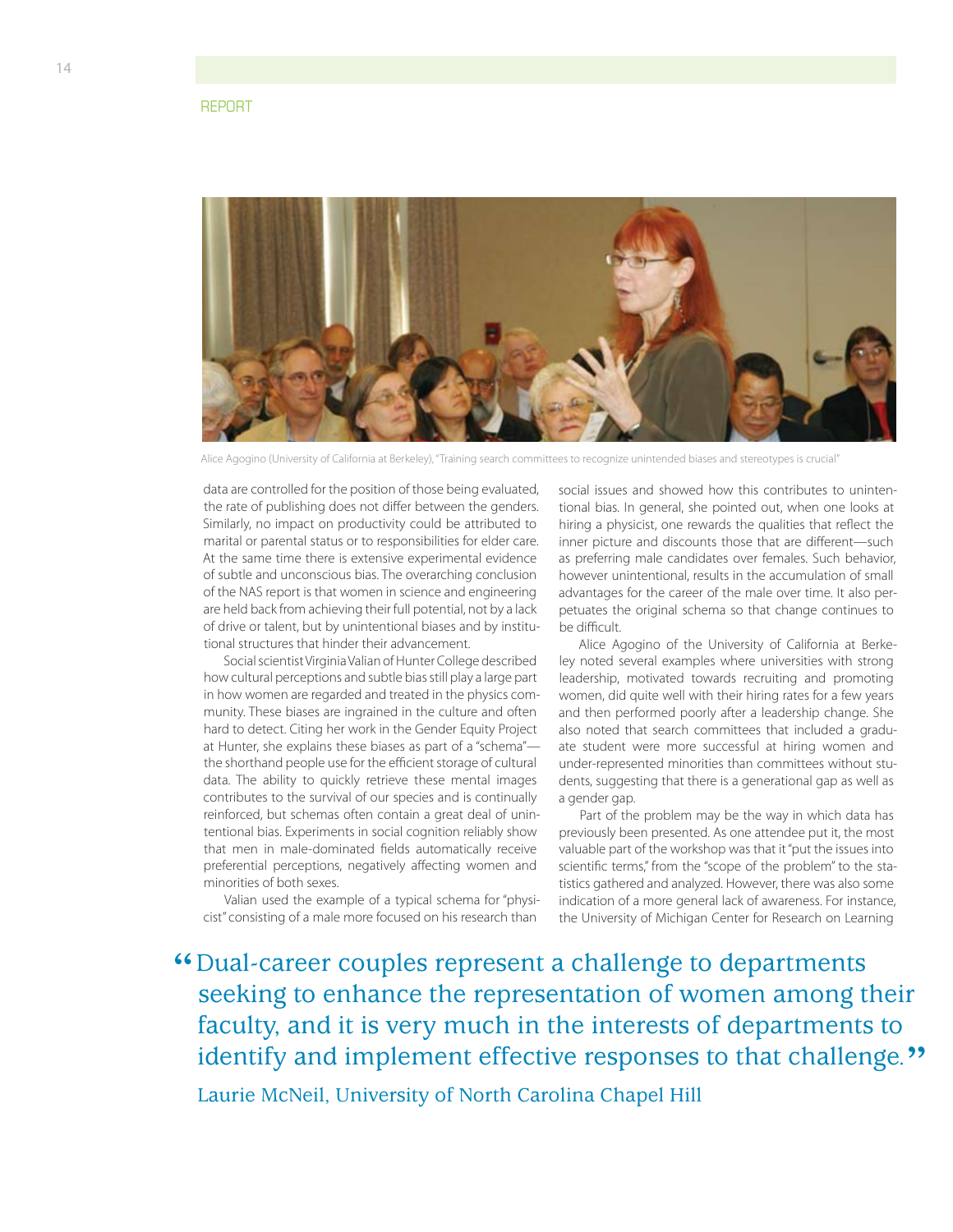and Teaching's (CRLT) skit drew mixed reviews that ranged from "this is old news" and "it may have applied to my department 30-40 years ago," to a sardonic assertion that the audience "would not recognize themselves" in the biased characters portrayed in the skit (one attendee noted that some of these behaviors were observed at the conference the very next day). The CRLT performs skits highlighting issues of gender bias in common work situations. Their strategy is to engage the audience in discussions of biases and institutional climate. The performance simulated a faculty/scientists meeting in which a hiring search committee made its recommendations. The skit exposed several issues, such as the marginalization of senior women faculty and differences in expectations used to describe male versus female candidates. After the presentation, Director Jeffrey Steiger held an interactive discussion with the audience and players, who stayed in character. Based on the post-workshop evaluation of the performance, many attendees felt that it was an eye-opener on issues they are not aware of when involved personally in these situations. But many also did not feel the



Bob Drago, (Penn State University) informing the audience about "Bias Against Caregiving in the Academic Workplace: Evidence and Implications."

# issues were relevant any longer.

So, in fact, what do the data show? For one thing, they show that the extraordinary demands of achieving the top ranks of academia are in strong conflict with meeting the needs of young children, a load that disproportionately is borne by women, but one that concerns men as well. Social scientist Mary Ann Mason presented data on the disproportionate effect that motherhood has on a professional woman's career. Mason is Dean of the Graduate Division at the University of California, Berkeley, and also runs the "Do Babies Matter" project[14]. She has researched the effects that family responsibilities have on women's careers in a number of professions, including law, academia, the media, and science. Statistics from the University of California system show that during the 14 years after receiving the PhD, 53% of women who had children relatively early in their

careers had achieved tenure, while 77% of men reached tenure. Of women with no children or who had their children late, 65% had reached tenure after 14 years. Conversely, 47% of women who had their children early held second-tier positions while only 23% of men did. Other statistics show that among faculty, men are far more likely to be married with children and women are far more likely to be single without children. As mentioned earlier, having children or desiring to have children was one of several major deciding factors in women leaving academia after their PhD.

Mason added that several institutions, including Berkeley, have instituted a number of family-friendly initiatives for ladder-rank faculty. Berkeley also provides several resources for graduate students who are parents, and many other institutions are doing the same. Although women are likely to have children during the tenure years, they often do not use the family-friendly policies for fear it would hurt their chances for tenure.

Most workers perceive that there is workplace bias against caregivers[13], and thus use techniques of what

# "We will not achieve gender equity in the academy until we confront and conquer—biases against caregiving." Robert Drago, Penn State

Robert Drago of Penn State University called "bias avoidance" to evade the consequences. They may use productive bias avoidance techniques (staying single, delaying children, limiting family size) and/or unproductive bias avoidance (not taking a reduced work load, returning to work too soon after childbirth, skipping the children's games or functions). Regardless, bias avoidance more frequently affects more women than men.

Other subtle biases, no matter how unintentional, can poison a department's climate for women and minorities, too. These biases can crop up in many different areas, from stray remarks during faculty meetings, as mentioned by APS's Judy Franz, to heavier teaching loads[4], lack of opportunity for research, and lack of recognition—the latter two conclusions growing out of both break-out session discussions and the CRLT skit. As Virginia Valian pointed out earlier, a small amount of bias, accumulated over time, can result in a large amount of inequity.

A combination of biased schemas put women at a dis-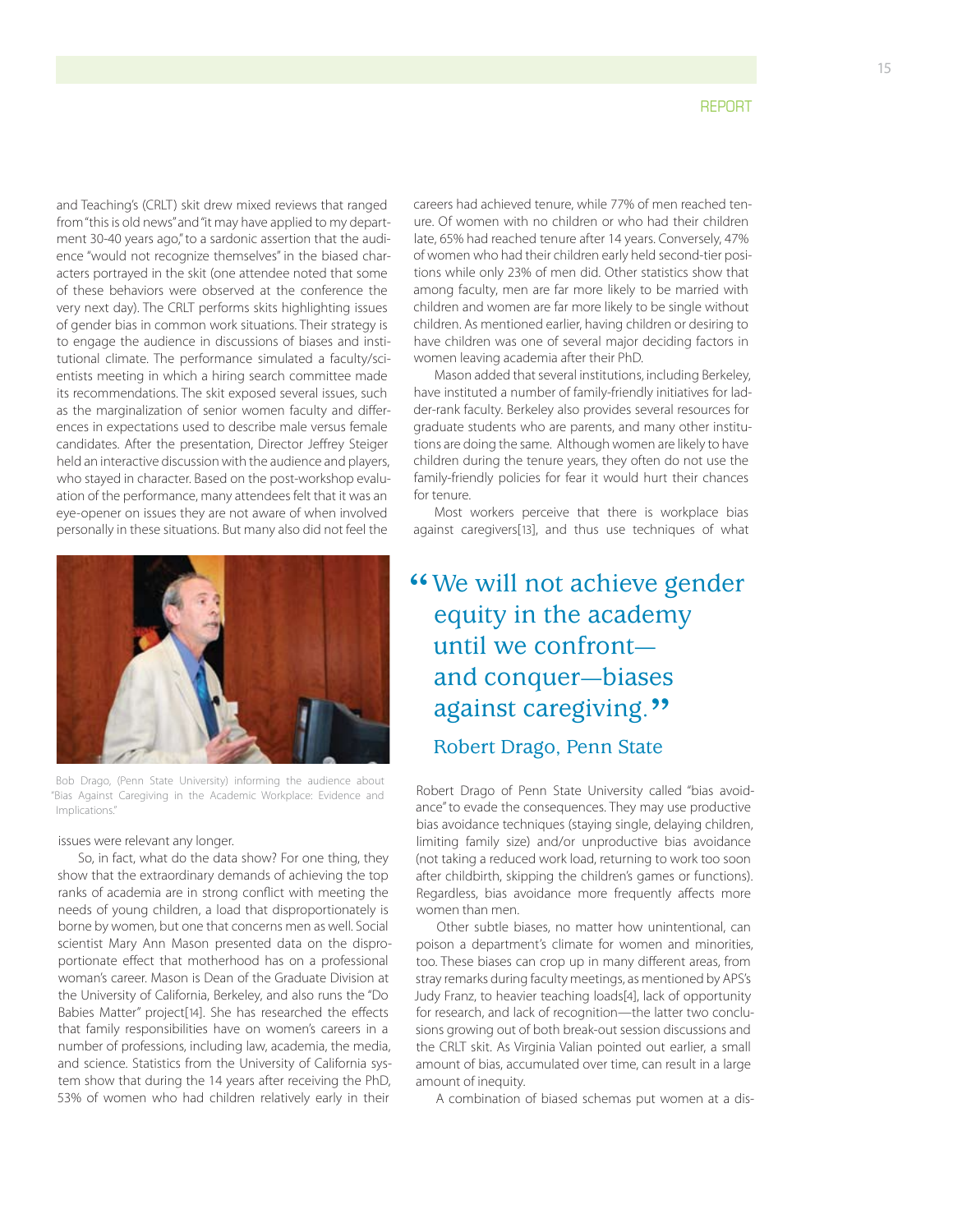# "The voices of male heads of science or engineering" departments can carry great weight in moving forward an institutional change agenda, especially if they use their access to institutional leaders and personal prestige to make the case for gender equity."

# Patricia Hyer, Virginia Tech

advantage during promotion and tenure evaluations. For instance, Valian demonstrated that there is often a subtle difference between how letters of recommendation are written for male versus female applicants: letters for males contain standard adjectives, while letters for women use grindstone adjectives such as "perseverance." Letters for women also tend to contain more doubt-raising phrases, such as "challenging personality" or "excels at tasks of her own choosing." Valian also noted that search committees often pay close attention to letters because it's easy. However, if subtle biases are to be taken into account, the entire application package should be considered just as closely. Educating chairs and faculty to not stigmatize those who "stop the tenure clock" or make use of other family-friendly policies will improve the productivity of departments and make the hiring process more equitable.

Howard Georgi of Harvard University is well known for his support and mentoring of women students, and he described the steps Harvard has taken to increase women's presence in academic physics. When he began breaking down the results of student satisfaction surveys by gender, he discovered all of the very dissatisfied respondents were female while all of the very satisfied students were male. Taking his female student's perceptions seriously, he began

meeting with them, and he believes that this is crucial to maintaining a good climate in the department. Action is also required. In Harvard's case, the discussions led to improving the quality of undergraduate classes, promoting departmental social functions, meeting regularly with women students, and encouraging study groups and places for students to work together. Georgi suggested that the best thing that a physics department chair could do to improve the experience of both male and female students is to become a feminist; improving conditions for one gender often improves them for both.

Judy Franz of APS said during the workshop, "If you make all your women students and faculty feel more valued by your speech and actions—including speaking up for family-friendly practices—and if you publicly chastise those who make snide comments, you will find the rewards are great."

# **All the Best Minds: Recruiting and Retaining the Next Generation of Women, Minorities, and Men**

Eliminating or even merely lessening bias will benefit everyone; that will allow the cream to rise to the top, regardless of gender, race, or ethnicity, and everyone will have a chance to reach their full potential. Once bias is recognized, how do institutions go about countering it? Two areas in which to



Participants are brainstorming during a breakout sessions about how best to handle specific recruitment, retention and promotion situations.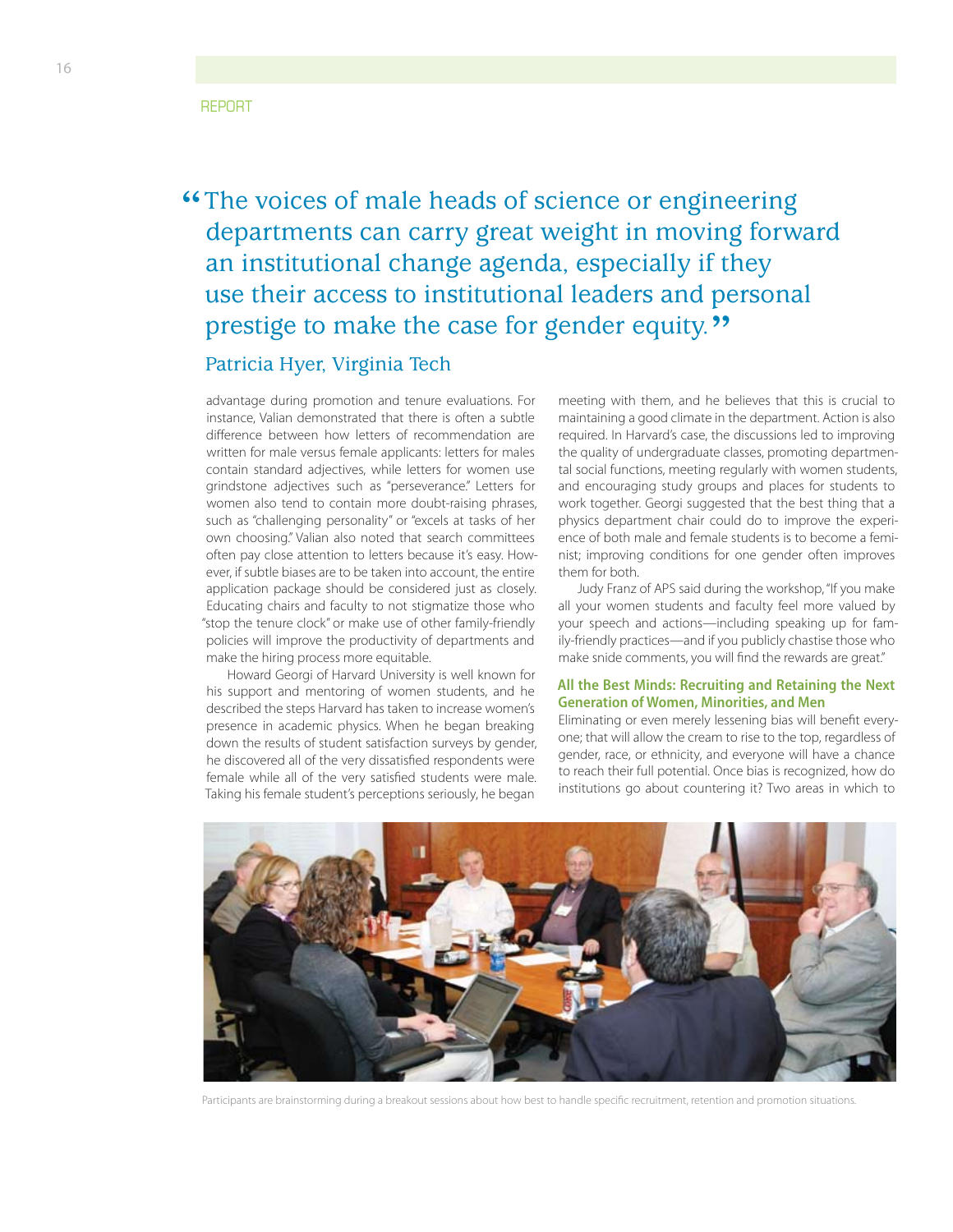

Panel discussion about training the next generation of physicists. Moderator, Meg Urry (Yale University). Panelists: Barbara Whitten (Colorado College) and Howard Georgi (Harvard University).

take action were agreed upon at the conference: recruitment and retention—fixing the leaking pipeline. When it comes to attracting more women and minorities to physics, both a climate and culture change may be necessary. This involves not just new programs and services to address women's concerns, but a rethinking of how physics is actually done—not the science, but the expectations and demands surrounding the work itself. Leadership in this effort needs to come from the top: academic department heads, research division heads, principal investigators, lab directors, and degree-granting institutions. The first step is making physics attractive to new students.

# **Recruiting Students, Faculty, and Staff**

Alice Hogan, a program officer of NSF's Social, Behavioral, and Economic Sciences Directorate, asserted that demystifying physics is crucial. She said that if the field appears to be inaccessible, parents and guidance counselors will not encourage their children to enter it. This means reaching out to high schools and the

public, rewarding good teaching, and supporting well-written popularizations written for general audiences. Often, physicists must wait until they have the luxury of tenure to write for the general populace. The new media have opened a breathtakingly broad conduit for reaching potential physics students. Encouraging untenured postdocs to balance research with science communica-

"The demographic changes to<br>occur in the U.S. over the next occur in the U.S. over the next half century make it vital that we increase the participation of women and under-represented minorities in physics, as well as all other scientific and technological fields."

Artie Bienenstock, Stanford University, APS President

tion is one way to recruit the next generation of students.

Girls who have studied physics in high school are significantly less likely to select physics as a major than the boys in their classes. This is the biggest challenge we face in trying to increase the number of women who ultimately receive physics degrees. To address student issues, a panel consisting of Barbara Whitten, Howard Georgi, Mark Kastner of MIT (his presentation was given by Meg Urry of Yale University, as Kastner was unable to attend), and Keivan Stassun of Vanderbilt University, was specially designed to focus on identifying best practices for creating a friendly and supportive climate for students, and for encouraging success for women and minorities. Among the strategies the panel recommended was that physics department chairs should pay particular attention to the quality of the introductory courses as a recruitment tool and reward good undergraduate instructors to encourage better teaching.

Simply improving the community spirit in the department by encouraging teamwork is both effective for teaching physics and for building a sense of competence. Mark Kastner's presentation discussed the steps the MIT physics department has taken to grow and maintain a strong community of women students. These include a dedicated lounge area and an alumni-funded social program, and the active mentoring of women undergraduates by women graduate students. Similarly, Barbara Whitten maintained that using undergraduate students in K-12 outreach programs allows them to see themselves as members of the wider physics community and as potential role models. In addition, these undergraduate majors can help with recruiting at high schools to increase the number of female majors. Overall, the panel participants concluded that a department that has a good environment for women students improves retention for all students.

> Of particular interest is an innovative program developed by Keivan Stassun at Vanderbilt University that teams with nearby Fisk University to share resources and support more women and minorities. Stassun pointed out that historically black colleges such as Fisk produce 50% of the African-American science, technology, and engineering graduates in the US. They also have a particularly high success rate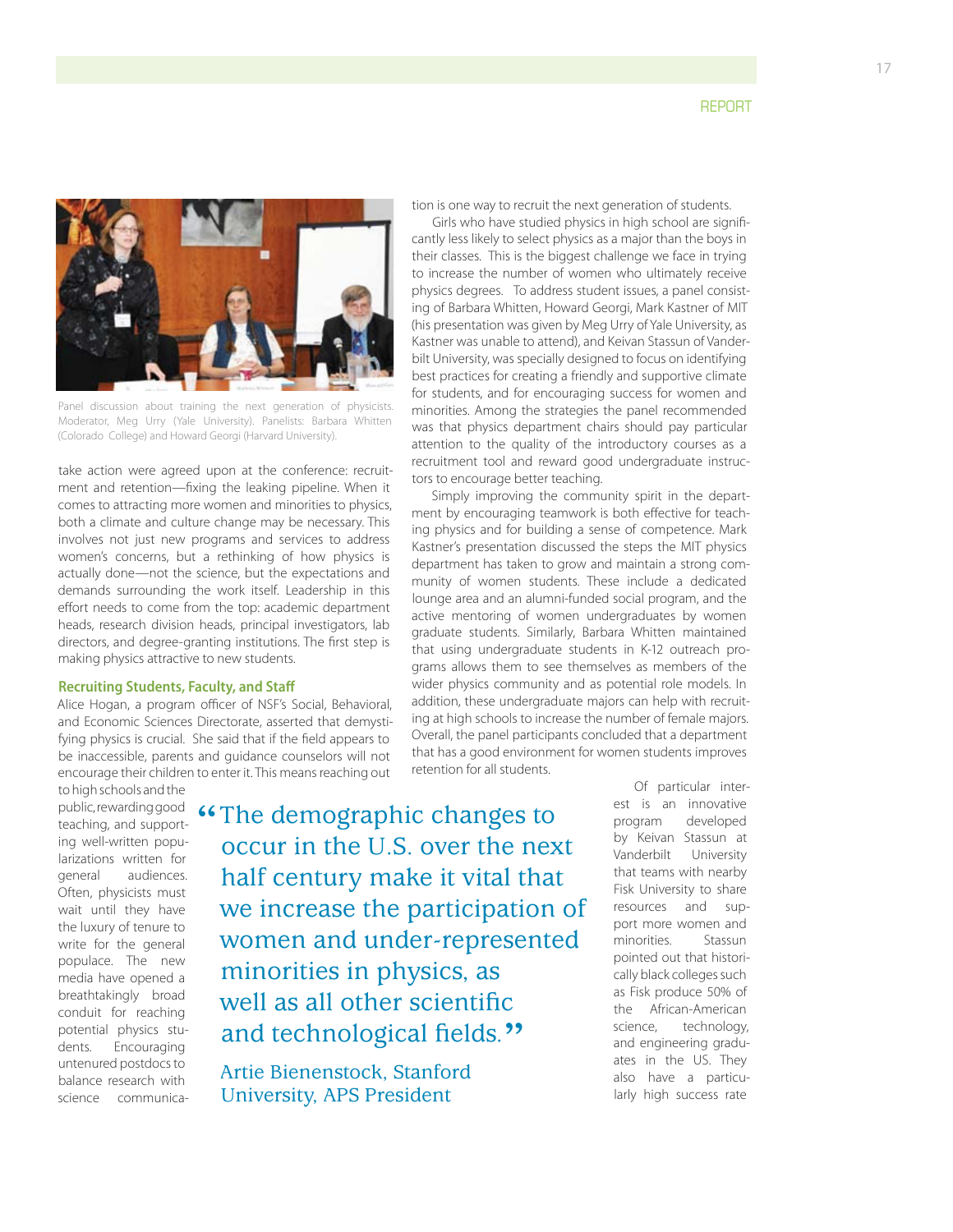

Panel discussion featuring NSF and DOE funding agency officials. Moderator, Nora Berrah (Western Michigan University). Panelists: Judith Sunley, Executive Officer, NSF Directorate for Mathematical and Physical Sciences and Patricia Dehmer, Associate Director of Science for Basic Energy Sciences and Acting Deputy for Programs, DOE Office of Science.

for graduating women physics students. The Vanderbilt-Fisk Bridge Program allows master's degree students in physics and astronomy at Fisk to engage in research and to move easily into the doctoral program at Vanderbilt. These students receive full funding for their graduate work at both institutions. Advising and mentoring are done jointly by the two schools, and enrollees experience a fast-track into the research program at Vanderbilt. Of the 18 students currently enrolled in the program, half are women.

Having female leadership visible to incoming students, especially in the labs, is equally important, and that means recruiting female faculty and researchers, as several speakers, including Whitten, asserted. In another presentation, Natalie Roe of Lawrence Berkley National Laboratory suggested that broadly scoped job descriptions attract more women candidates. Mildred Dresselhaus of MIT added that special attention to dual-career couple issues during the recruitment process will also be attractive. One way to address the problem of employing the spouse/partner, Laurie McNeil added, is by pooling opportunities with other area colleges and universities. Universities and research labs can do more to make their employment more attractive to women by addressing the lifestyle issues of caregiving that affect them disproportionately. Is there a maternity policy for graduate students? Is there paid maternity leave for faculty and staff? Is there a "stop the tenure clock" option for those who wish to start a family or need to take care of ill family members during the tenure process? Are the hours flexible? Is there a mentoring or a career development program? These were some of the policy changes suggested at the workshop by participants Mary Ann Mason, Robert Drago, and Patricia Falcone of Sandia National Laboratories. Kastner in his presentation pointed out that MIT, for instance, has an eight-week maternity accommodation with pay for

women graduate students, funded by an insurance pool so that the cost is not charged to the department. MIT also offers a faculty development program for women postdocs and early career faculty to encourage successful academic careers for women.

# **Promoting Change**

Change isn't easy; Patricia Hyer of Virginia Tech reminded the participants that it is most likely to occur when a variety of interdependent organizations—universities, research laboratories, and funding agencies, for example—share a sense of urgency and commitment to an agenda for action. Change within a department takes the cooperation of the whole university, as Mary Ann Mason pointed out in her presentation about strategies implemented at the University of California, Berkeley. To update their policies concerning hiring and retention, they developed a set of progressive new policies over the course of three years. With the support of the university president, they used research findings to propose changes in these policies before the academic senate, the chancellor, and provost—the whole chain of command. After much discussion and hammering out of issues, they created a chairs' and deans' toolkit[20] with information on legalities and bias to help change the culture.

These are certainly positive steps. Policies alone are not enough, however. As Robert Drago of Penn State University noted, these policies must be widely advertised, and the people who need them must be reassured that their careers will not be penalized if they take advantage of them. Not only do chairs need to know what university packages are available in order to inform candidates and stay competitive, they need to encourage those already in the department, especially men, to take advantage of them. If only women take advantage of such programs, they will fear being stigmatized for doing so. Supportive supervisors were a big factor in decreasing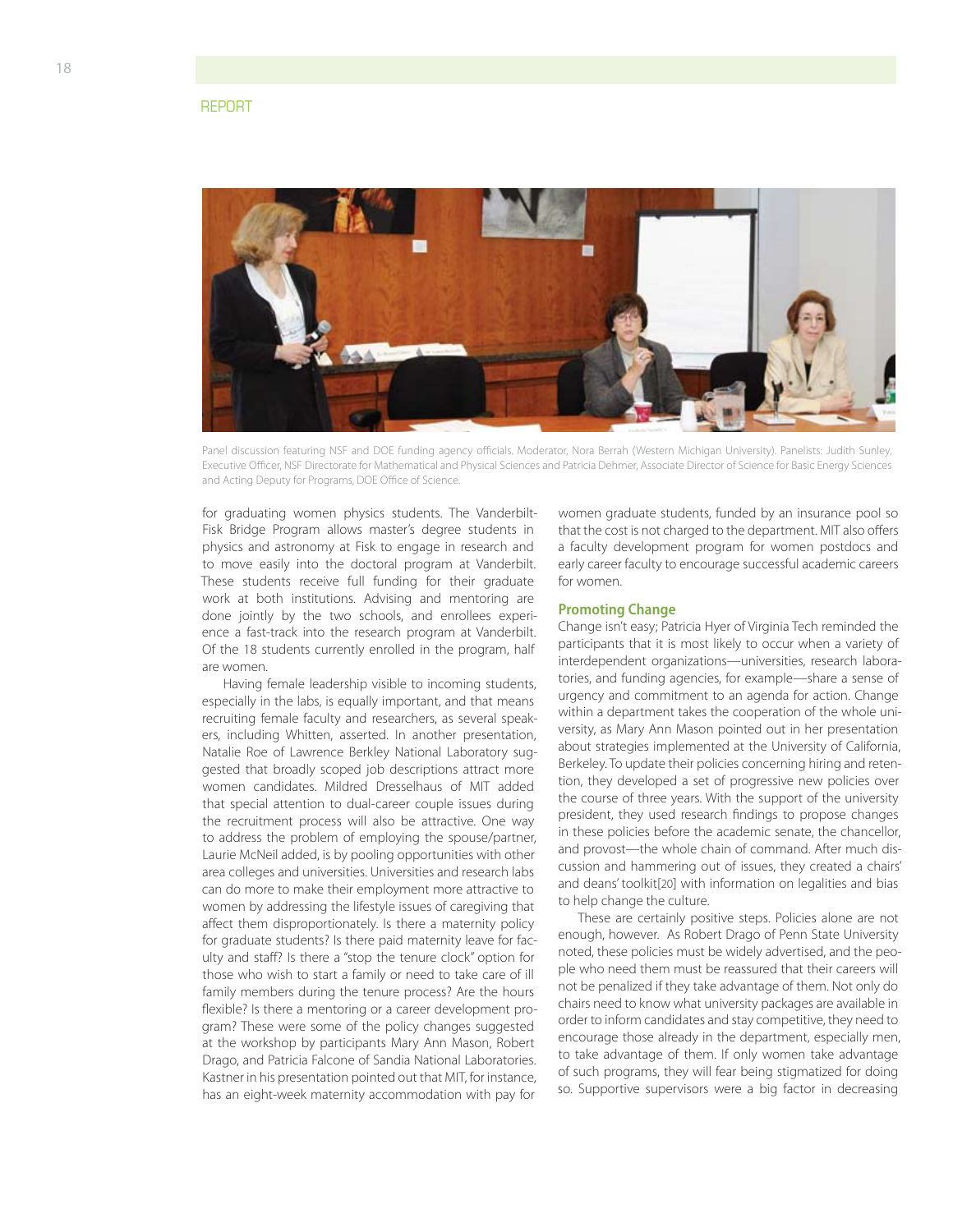"Sandia has had success increasing the numbers and roles of technical women by a sustained, deliberate, and reviewed application of many of the strategies described at the workshop. Over time, we have improved the numbers of and roles for technical women as well as the overall climate of the workplace."

# Patricia Falcone, Sandia National Laboratories

women's unproductive bias avoidance, most particularly in the area of utilizing family-friendly work-life practices. He encouraged people to be honest and open about their care-giving needs in order to change the culture, and especially for men to trumpet their own care-giving activities, a task that he referred to as "using the Daddy Pulpit." This type of culture change takes a long time until the change becomes the norm, and it does not happen without encouragement.

Search committees must be cognizant of and vigilant against bias when they review candidates. For this they need training in diversity issues. For example, Myron Campbell of the University of Michigan suggested that search committee members can be given specific training in reading letters of recommendation so that unintentional gender bias in the letters can be discounted. They should also learn to be sensitive to character and/or field assassination that can crop up in discussions of candidates—especially where male traits are viewed positively while female traits are seen as detracting from the value of the applicant. Including personnel from other academic departments or divisions of the laboratory on the search committee is also beneficial. Equally important is developing skills in doing injust at universities, but also at laboratories. Patricia Falcone described the situation at Sandia National Laboratories for women, who have been a part of the scene at all levels for some time. Sandia has created a number of intervention programs (support of outreach and in-reach activities, use of available family-friendly policies, mentoring, diversity trainings, etc.) to help retain women. Although women technical staff members enjoy successful and productive careers, the numbers of women are still not where Sandia's leadership would like them to be. Sandia recognizes that most women and men value flexible hours, and accommodating this need will be another means of increasing retention. Mentoring and networking, and establishing and communicating effective policies and establishing best practices for personal support can all help give physics a more welcoming climate for women.

Funding agencies are concerned with the recruitment and retention of women in physics and offer aid in the form of planning grants and programs. Patricia Rankin of the University of Colorado outlined lessons learned from her experience with the Leadership Education for Advancement and Promotion (LEAP) project, which is funded by NSF's ADVANCE program. The ADVANCE programs look at

person interviews. Interviewers should be aware of what types of questions are both inappropriate and biased and sometimes illegal—such as inquiring about marital status or children before hiring or simply irrelevant to a candidate's qualifications. Following up on rejected offers by finding out the reasons for the rejection can provide valuable feedback to the committee.

Hiring more women and involving them in the search committee process can lead to positive results not



Panel discussion about concerns and findings relevant to funding agencies with NSF and DOE directors. Moderator, Arthur Bienenstock (Stanford University) Panelists: Eric Rohlfing, Director, DOE Chemical Sciences, Geosciences, and Biosciences Division; Joseph Dehmer, Director, NSF Physics Division; W. Lance Haworth, Director, NSF Materials Research Division; G. Wayne Van Citters, Director, NSF Division of Astronomical Sciences.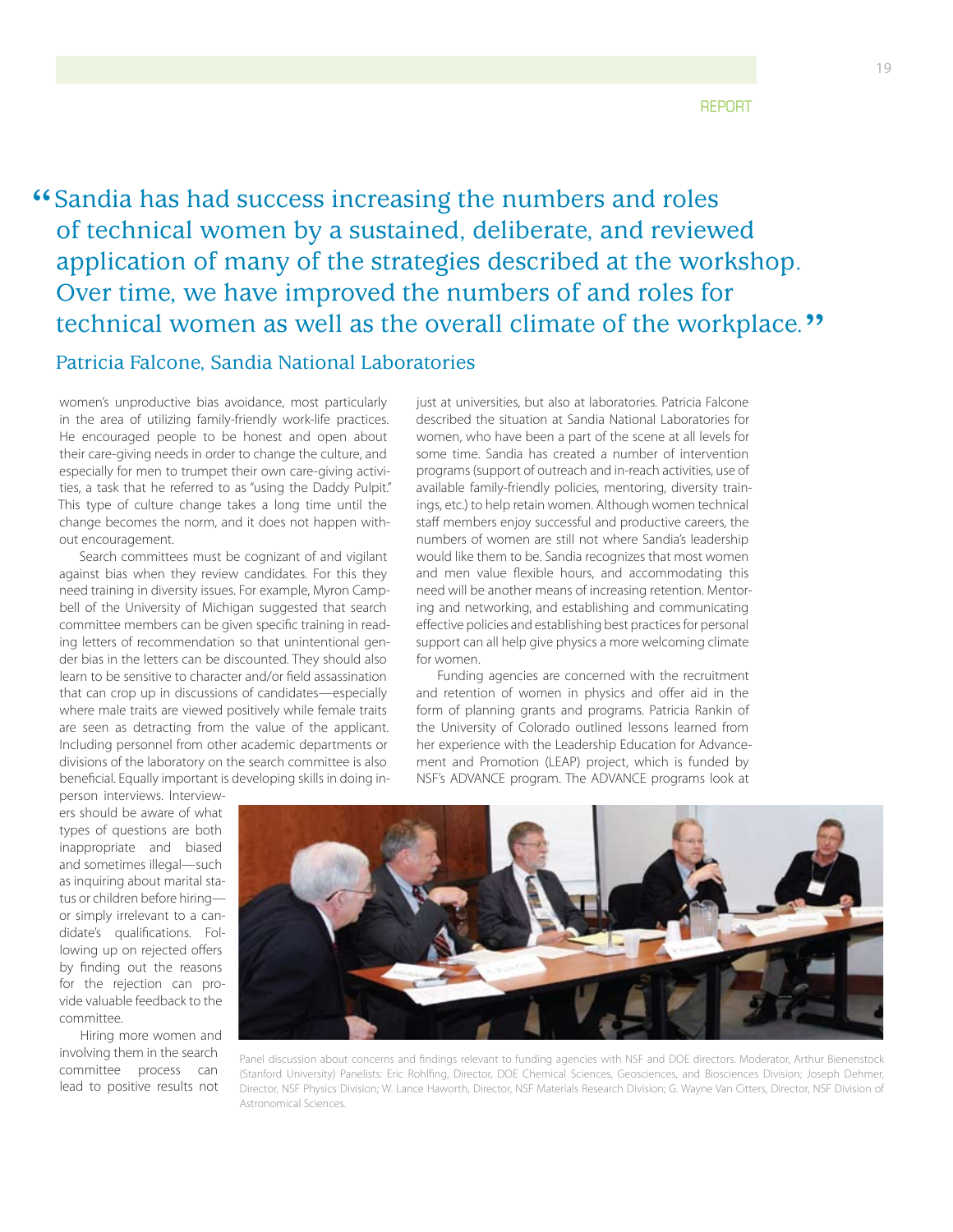institutional barriers and develop systemic approaches to increase the representation and advancement of women in academic science and engineering careers, thereby contributing to the development of a more diverse science and engineering workforce. The ADVANCE-supported LEAP project stresses institutional change at many levels and from many directions. For instance, workshops for women in which they improve their negotiating, networking, and communication skills are crucial, but so is commitment to institutional improvement by senior management. There must also be consequences for negative, biased behavior as well as recognition for women's work; the environment must be supportive for positive efforts to be successful.

The NSF itself has changed over the past 25 years, since there are now women across the divisions and disciplines. Judith Sunley, the Executive Officer of the NSF Directorate for Mathematics and Physical Sciences, pointed out that the agency now sponsors programs such as the ADVANCE grants. The NSF and other funding agencies are interested in collecting statistics on the breakdown of the diversity of personnel supported by their grants, but these data are provided only sporadically by grantees on a voluntary basis. Sunley called for an effort to capture more of this information from grantees, to improve the grant application process and make it friendly to diverse populations, especially those with family responsibilities.

# **Plugging the Leaks: Keeping Women in the Pipeline**

Doctoral students, especially women, continue to turn away from careers their advisors have. One physics chair noted, "The students see their professors working very long hours to meet all of the demands of academic and research physics, and that, frankly, is not a very attractive life that we are trying to sell." He added that physics careers must leave the 19th century model in order to attract more students of all races and ethnicities and both genders to the field. Students hear a lot of grumbling and see their advisors working long hours, but they are not seeing or hearing the positive aspects of the jobs. Physics faculty, particularly women, need to let students know that careers in physics are great. They also need to know that the old work model of overlong hours precluding family life is changing.

Mildred Dresselhaus of MIT pointed out that improvements in the process of recruitment, mentoring and promotion are beneficial to all employees, but will have an

especially big impact on under-represented groups. Increased transparency surrounding the promotion process makes it less open to misunderstandings or misinterpretation, as well as making planning simpler and the task less daunting.

For example, the NSF's Alice Hogan mentioned that men often make use of informal mentoring networks. For women who frequently do not have access to such informal networks, formal mentoring programs are critical. Just gathering women faculty and doctoral students for lunch or dinner creates camaraderie and ensures that women in science know each other well enough to create a sense of community.

Likewise, G. Wayne Van Citters, Director, NSF Division of Astronomical Sciences, suggested that teaching graduate students about the grant process by involving them in the writing and bringing postdocs to grant reviews will make the monetary side of the research process less mysterious and challenging. It will also allow them to begin building their own networks for future grants. A suggestion from the audience was that expanding program officers' travel budgets so they can travel to conferences to meet prospective grant applicants would also ease the process, as would the addition of more female program managers.

Patricia Hyer, in one of the workshop's last sessions, suggested several ways to promote institutional changes. These include:

- $\blacktriangleright$  Identify likely allies and invite them to lunch;
- ‣ Use the leverage YOU have to help OTHERS make the case;
- ‣ Find the language and rationale that works on your campus;
- ‣ Help pull together what your campus is already doing; and
- ‣ Borrow liberally from others, but adapt, and make it your own.

She ended her presentation with a challenge, saying: "You can make a powerful difference in your own organizational unit by adopting proactive policies and practices; and you can lend your voice, stories you know of, and your prestige to the initiative, becoming an ally for others. These are important contributions in any culture change."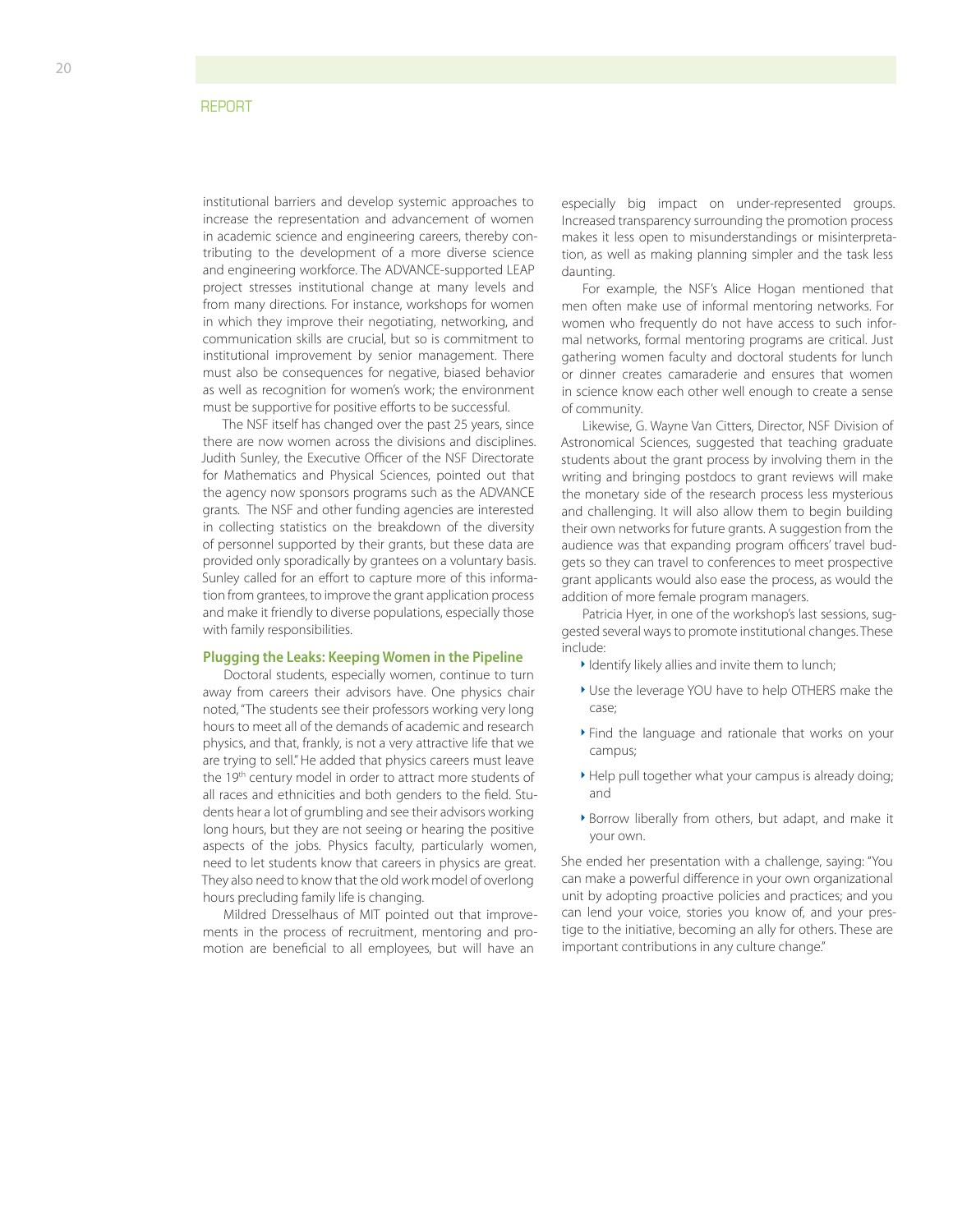# **3 CONCLUSIONS**<br> **EQUALITY**<br> **3**

The scientific lifestyle we read about in biographies of scientists in the 1920s (which included vacations in the Alps where scientists spent their time brain-storming and thinking creative thoughts) is much more appealing of scientists in the 1920s (which included vacations in the Alps where scientists spent their time brainstorming and thinking creative thoughts) is much today as a way to succeed. A number of faculty mentioned that their students explicitly tell them, "I don't want a life like yours." Physics as a career will be more attractive to all participants—women, men, and under-represented minorities—if students perceive that being a successfully funded researcher does not preclude having a life that includes family, friends, and time for pursuing personal interests. Changes in the present culture are a must. APS-CSWP site visits can be effective to inform departments/units about their specific climate, enabling them to recognize/improve the culture and mindset present in their department or laboratory.

Academic jobs in the physical sciences are seen as demanding careers—people will be discouraged from entering physics it if it looks like the opportunities to pursue a career are limited. Funding agencies need to be an integral part of the transformation that will be necessary to make physics an attractive career option for the underrepresented population. In return for their investments, the nation will benefit from the world-leading science and technology that an exceptional and diverse workforce produces. Deliberate investment in funding new programs, as well as continuing and expanding existing programs, can have a significant impact on attracting and retaining women in physics and ensuring that the nation benefits from an expanded talent pool.

This report is intended for all physics organizations. The active participation of physics department chairs, national laboratory managers, and federal agencies in the workshop allowed collective work that enabled new ideas to emerge, both to make the field of physics more attractive to women and men and to find effective ways to retain women in physics. The post-workshop goal is for all physics department chairs and national laboratory managers to use this report to become "change agents." This can be achieved by working with their faculty members and scientists and by communicating to them the best practices and action items that were produced at the workshop.

A follow-up workshop is planned in 2009 to assess the progress made toward the goal of doubling the number of women in 15 years.

"Women are dramatically under-represented among the faculty of academic Materials Science and Engineering departments and in Colleges of Engineering generally—just as they are in the physical sciences. My take-home message from an interdisciplinary perspective is that we must extend these initial efforts beyond the physics and chemistry communities to address the gender equity challenge even more broadly. Engineers, awake!"

W. Lance Haworth, National Science Foundation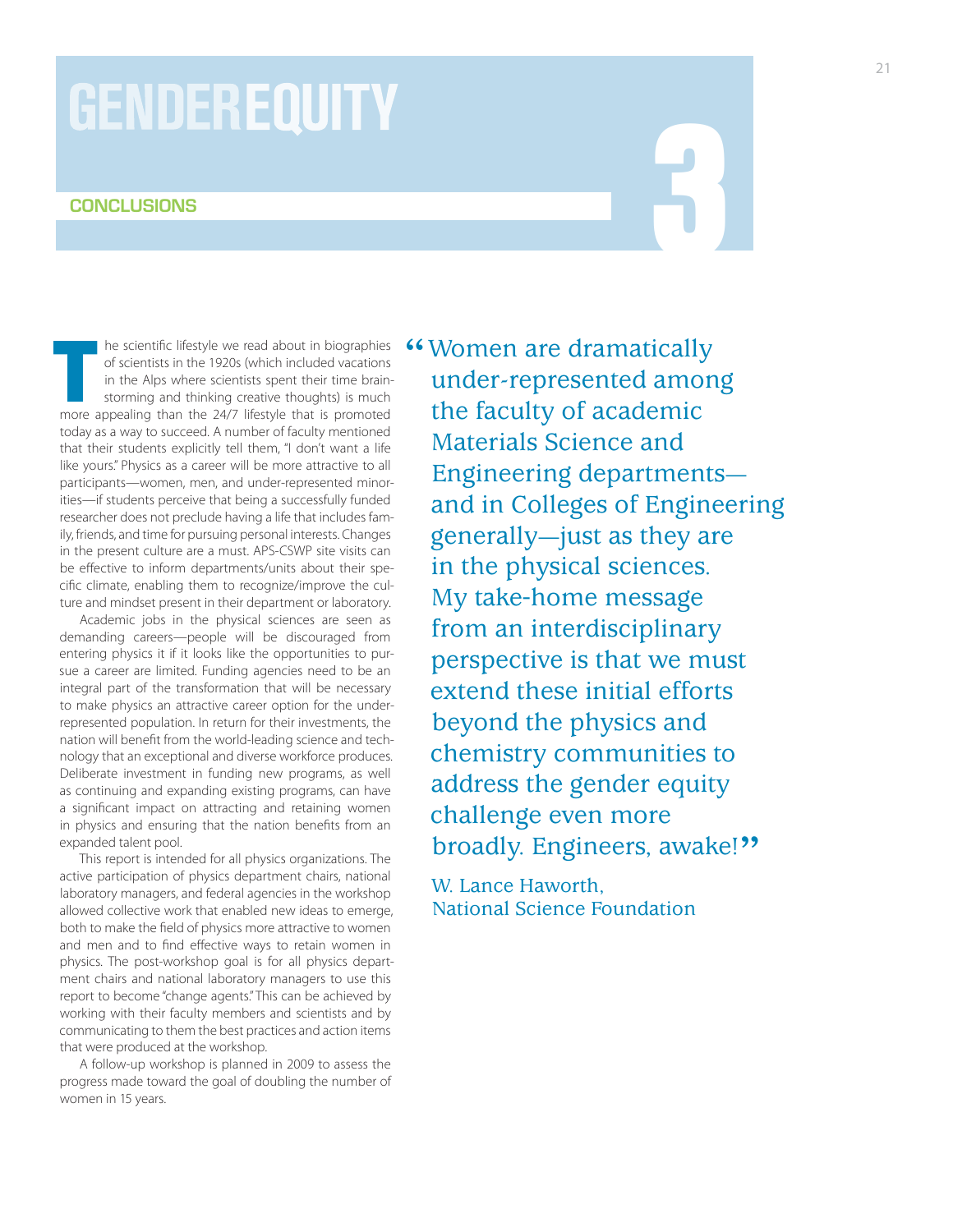# **4 REFERENCES**<br>REFERENCES<br>REFERENCES

1. Rising Above the Gathering Storm: Energizing and Employing America for a Brighter Economic Future, National Academies Press (2007). www.nap.edu/catalog/11463.html

2. Academic Workforce Survey, 2006, American Institute of Physics, (in press).

3. A National Analysis of Minorities in Science and Engineering Faculties at Research Universities, D. Nelson, Norman, OK. October 2007. cheminfo.chem.ou.edu/~djn/diversity/ Faculty\_Tables\_FY07/07Report.pdf

4. Workshop report by the chemistry community on Workshop on Building Strong Academic Chemistry Departments through Gender Equity (2006) and references therein. www.chem.harvard.edu/groups/friend/GenderEquity Workshop/GenderEquity.pdf.

5. P. Mulvey and S. Nicholson, Enrollments and Degrees Report, 2005, AIP Pub. R-151.42 (2007). www.aip.org/statistics/trends/reports/ed.pdf

6. Education in Nuclear Science, A report to the DOE/NSF Nuclear Science Advisory Committee, p 4-15 (November 2004), 1. www.sc.doe.gov/henp/np/nsac/docs/NSAC\_CR\_ education\_report\_final.pdf

7. R. Ivie and K. Nies Ray, Women in Physics and Astronomy 2005, American Institute of Physics, and references therein. Table contains data from this report as well as unpublished (2006) data from AIP (private communication). www.aip.org/statistics/trends/reports/women05.pdf

8. Editors B. K. Hartline and A. Michelman-Ribeiro, Women in Physics, 2<sup>nd</sup> IUPAP international conference on women in physics, Rio de Janeiro, Brazil, May 23-25, 2005, AIP Conference Proceedings, 795, and references therein. proceedings.aip. org/proceedings/confproceed/795.jsp

9. Beyond Bias and Barriers: Fulfilling the Potential of Women in Academic Science and Engineering, National Academy of Sciences, National Academy of Engineering and Institute of Medicine (2007) and references therein.

books.nap.edu/openbook.php?isbn=0309100429

10. Virginia Valian, Why So Slow? The Advancement of Women, MIT Press, 1999.

11. Women, Minorities, and Persons with Disabilities in Science and Engineering: 2004, National Science Foundation, Division of Science Resources Statistics, NSF 04-317, Arlington, VA, 2004.

12. L. McNeil and M. Sher, "The Dual-Career-Couple Problem," Physics Today 52, 32-37 (July 1999).

13. C. Colbeck and R. Drago, "Accept, Avoid, Resist: Faculty Members' Responses to Bias Against Caregiving... and How Departments Can Help," Change: The Magazine of Higher Learning, 37, 10 (2005) www.carnegiefoundation.org/ change/sub.asp?key=97&subkey=829; R. Drago, C. Colbeck, K. D. Stauffer, A. Pirretti, K. Burkum, J. Fazioli, G. Lazarro and T. Habasevich; "Bias Against Caregiving," Academe 91, 22-25 (2005). www.aaup.org/AAUP/pubsres/academe/2005/SO/ Feat/drag.htm

14. M. A. Mason and M. Goulden, "Do Babies Matter (Part II)? Closing the Baby Gap", Academe, 90, 3-7 (2004) www.aaup. org/AAUP/pubsres/academe/2004/ND/Feat/04ndmaso. htm; M. A. Mason, and M. Goulden, "Marriage and Baby Blues: Re-defining Gender Equity in the Academy", The Annals of the American Academy of Political and Social Science, 596, 36-61 (2004); M. A. Mason and M. Goulden, "Do Babies Matter? The Effect of Family Formation on the Lifelong Careers of Academic Men and Women", Academe, 88, 21-27 (2002) www.aaup.org/AAUP/pubsres/academe/2002/ND/ Feat/Maso.htm.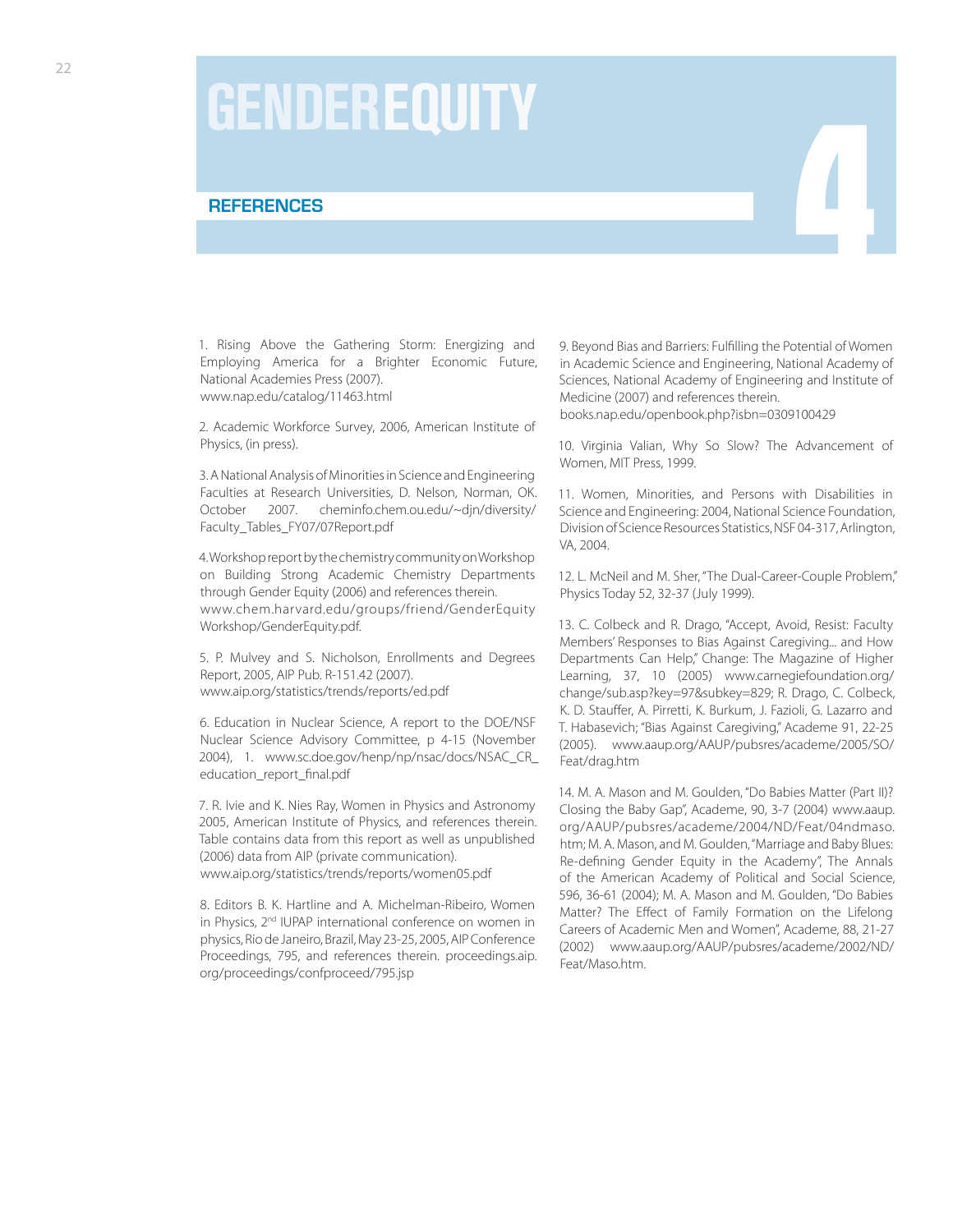

15. M. Murnane, "Best Practices," CSWP Gazette 2003. www.aps.org/programs/women/reports/bestpractices

16. M. Urry, "Speeding up the long slow path to change," APS News, The Back Page, Feb 2003. www.aps.org/publications/apsnews/200302/backpage.cfm

17. Ensuring a Strong U.S. Scientific, Technical and Engineering Workforce in the 21<sup>st</sup> Century, National Science and Technology Council, April 2000. www.ostp.gov/pdf/workforcerpt.pdf

18. National Center for Education Statistics, Integrated Post Secondary Educations System (IPEDS). webcaspar.nsf.gov Relevant data extracted from this database available from Theodore Hodapp (hodapp@aps.org).

19. J. Stockard, A Gender Equity Conference For Heads of Departments and National Labs of Physics: Analysis of Pre-Conference and Post-Conference Data, unpublished, available on request from the author: Jean Stockard, Professor Emeritus, Department of Planning, Public Policy, and Management, University of Oregon, Eugene, Oregon 97403.

20. ucfamilyedge.berkeley.edu/toolkit.html

# **Additional resources**

Conference Website www.aps.org/programs/women/workshops/gender-equity

Committee on the Status of Women in Physics – Links and Resources, links to reports, articles, associations. www.aps.org/programs/women

APS "Female-Friendly" web site. Self reported data from nearly every graduate school in the United States on issues relevant to women. www.aps.org/programs/women/female-friendly

A collection of data and reports on women in physics from the American Institute of Physics Statistical Research Division. www.aip.org/statistics/trends/gendertrends.html

Recruitment and Retention of Female Graduate Students: What Have We Learned from the APS Climate for Women Site Visit Program? Laurie E. McNeil, Dept. of Physics and Astronomy, Univ. of North Carolina at Chapel Hill www.physics.unc.edu/~mcneil/MM04\_files/frame.htm

References on Chilly Climate for Women Faculty in Academe dynamic.uoregon.edu/~jjf/chillyclimate.html

Academic Climate: Addressing the Climate for Women in Academia www.chillyclimate.org

Website: Dual Science-Career-Couples www.physics.wm.edu/dualcareer.html.

C. M. Henry, "Improving the Postdoc," Chemical & Engineering News, 82, 47-48 (2004) pubs.acs.org/email/cen/html/021904101943.html

Resources from AIP's website with advice and data on graduate schools

www.gradschoolshopper.com/resources.jsp#gradadvice

M. Olmstead, "Mentoring New Faculty: Advice to Department Chairs," CSWP Gazette, 13, 1 (1993) faculty.washington.edu/olmstd/research/Mentoring.html

E. Culotta, "Study: Male Scientist Publish More, Women Cited More," The Scientist 7, 14 (1993) www.the-scientist.com/article/display/16183/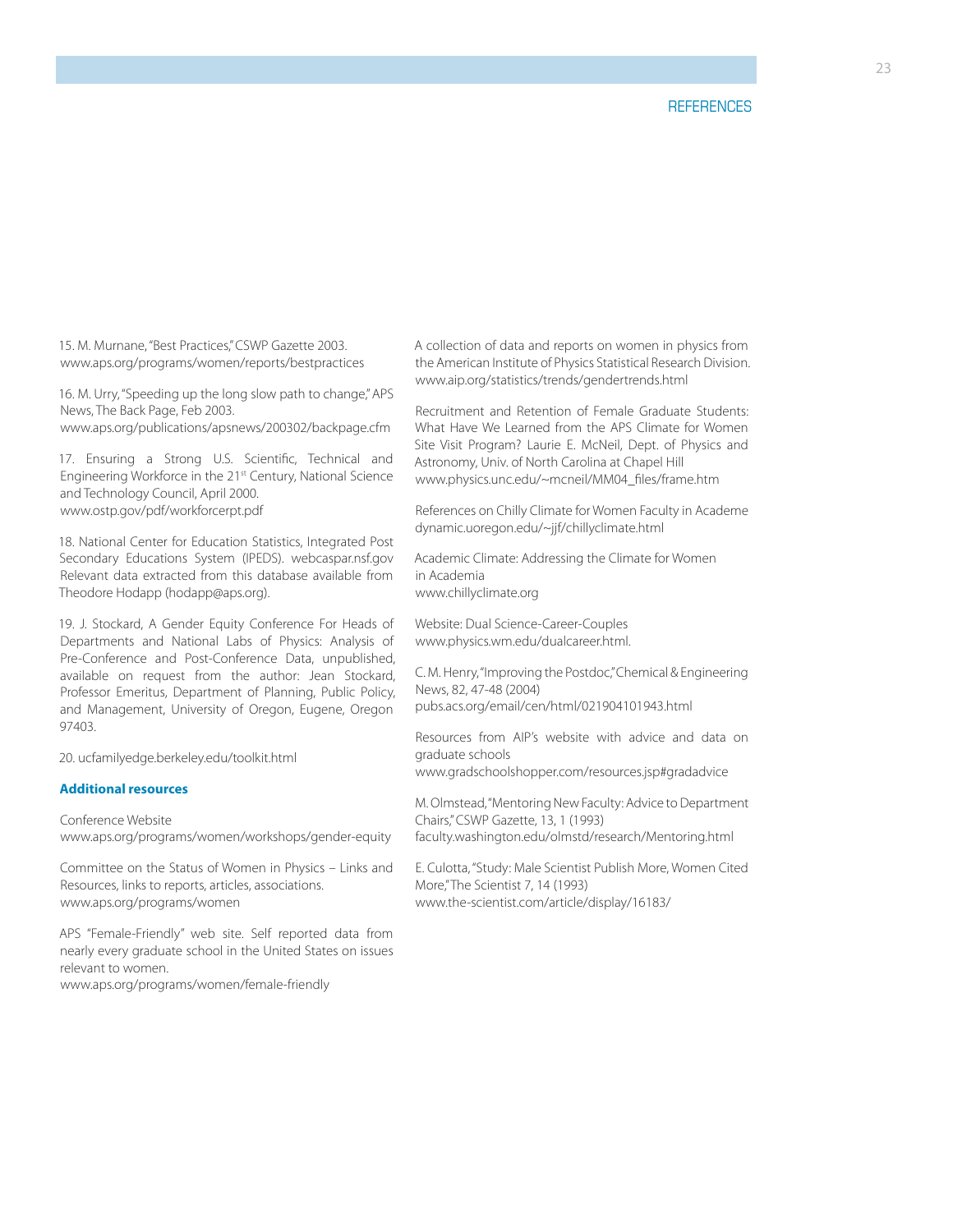|                                                                                                                                                                            | <b>Sunday Evening, 6 May 2007</b>                                                                                                                                                    | 8:30 A.M.         | <b>Discussion</b>                                                                                                                                                                         |  |
|----------------------------------------------------------------------------------------------------------------------------------------------------------------------------|--------------------------------------------------------------------------------------------------------------------------------------------------------------------------------------|-------------------|-------------------------------------------------------------------------------------------------------------------------------------------------------------------------------------------|--|
| 4:30 P.M.                                                                                                                                                                  | Reception with Hors d'Oeuvres                                                                                                                                                        |                   | Do Babies Matter In Scientific Careers?                                                                                                                                                   |  |
| 6:00 P.M.                                                                                                                                                                  | Opening Remarks, Introductions,<br>and Goals of the Workshop                                                                                                                         |                   | The Case For Changing the Culture<br>Mary Ann Mason, University of California Berkeley                                                                                                    |  |
|                                                                                                                                                                            | Co-Chair, Arthur Bienenstock, Stanford University<br>Co-Chair, Nora Berrah, Western Michigan University                                                                              | $9:15$ A.M.       | Discussion                                                                                                                                                                                |  |
|                                                                                                                                                                            | Tony Chan, Assistant Director, NSF Directorate for                                                                                                                                   | 9:30 A.M.         | <b>Break</b>                                                                                                                                                                              |  |
| Mathematical and Physical Sciences<br>Patricia Dehmer, Associate Director of Science for<br>Basic Energy Sciences and Acting Deputy<br>for Programs, DOE Office of Science |                                                                                                                                                                                      |                   | Session 3:<br><b>Challenges and Opportunities</b><br>Presiding: Meg Urry, Yale University                                                                                                 |  |
|                                                                                                                                                                            | Session 1:<br>Defining the Issues<br>Presiding: Arthur Bienenstock, Stanford University                                                                                              |                   | Bias Against Caregiving In the Academic<br>Workplace: Evidence and Implications<br>Keynote Speaker: Robert Drago,<br>Penn State University                                                |  |
| 6:15 P.M.<br>Beyond Bias and Barriers: Fulfilling the<br>Potential of Women In Academic Science                                                                            | 10:30 A.M.                                                                                                                                                                           | <b>Discussion</b> |                                                                                                                                                                                           |  |
|                                                                                                                                                                            | and Engineering<br>Keynote Speaker: Alice Agogino<br>University of California Berkeley                                                                                               |                   | 10:45 A.M.<br>Panel Discussion: Challenges To Institutions;<br>Recruitment and Hiring, Retention and<br>Promotion                                                                         |  |
| 6:45 P.M.                                                                                                                                                                  | Discussion<br>Presiding: Nora Berrah<br>Western Michigan University                                                                                                                  |                   | Moderator: Ana Mari Cauce, University of Washington<br>Panelists: Pat Falcone, Sandia National Laboratories<br>Myron Campbell, University of Michigan                                     |  |
| 7:00 P.M.                                                                                                                                                                  | The Nation Needs More Women Physicists<br>Speaker: Arthur Bienenstock, Stanford University                                                                                           |                   | Millie Dresselhaus, MIT<br>Mary Ann Mason, University of California Berkeley                                                                                                              |  |
|                                                                                                                                                                            |                                                                                                                                                                                      |                   | Session 4:                                                                                                                                                                                |  |
| 7:30 P.M.                                                                                                                                                                  | <b>Discussion</b>                                                                                                                                                                    |                   | Recommendations to Increase Recruit-<br>ment, Hiring, Retention and Promotion                                                                                                             |  |
| 7:45 P.M.                                                                                                                                                                  | University of Michigan CRLT Players Theatre<br>Performance Sketches Will Visually Demonstrate<br>Biases In the Context of Mentoring, Hiring, and<br><b>Tenure Decision Processes</b> |                   | Presiding: Sherry Yennello, Texas A&M University                                                                                                                                          |  |
|                                                                                                                                                                            |                                                                                                                                                                                      |                   | Breakout Sessions A: (Working Lunch Provided)<br>Eight groups will meet, each charged with<br>identifying challenges that departments/divisions                                           |  |
| 9:00 P.M.                                                                                                                                                                  | Reception With Hors d'Oeuvres                                                                                                                                                        |                   | face in working towards eliminating biases that<br>negatively impact efforts to recruit, hire, retain, and                                                                                |  |
| <b>Monday, 7 May 2007</b>                                                                                                                                                  |                                                                                                                                                                                      |                   | promote women in physics. Groups will develop<br>a set of best practices and recommendations                                                                                              |  |
|                                                                                                                                                                            | Session 2:<br><b>Equity and Bias</b><br>Presiding: Theodore Hodapp, American Physical Society                                                                                        |                   | that will increase the recruitment, retention, and<br>promotion of women in physics. The leader<br>of each group or designated reporter will<br>make a brief report to the whole meeting. |  |
| 8:00 A.M.                                                                                                                                                                  | Why So Slow?<br>The Advancement of Women In Science<br>Keynote Speaker: Virginia Valian, Hunter College                                                                              | 2:00 P.M.         | Summary of Breakout Session A                                                                                                                                                             |  |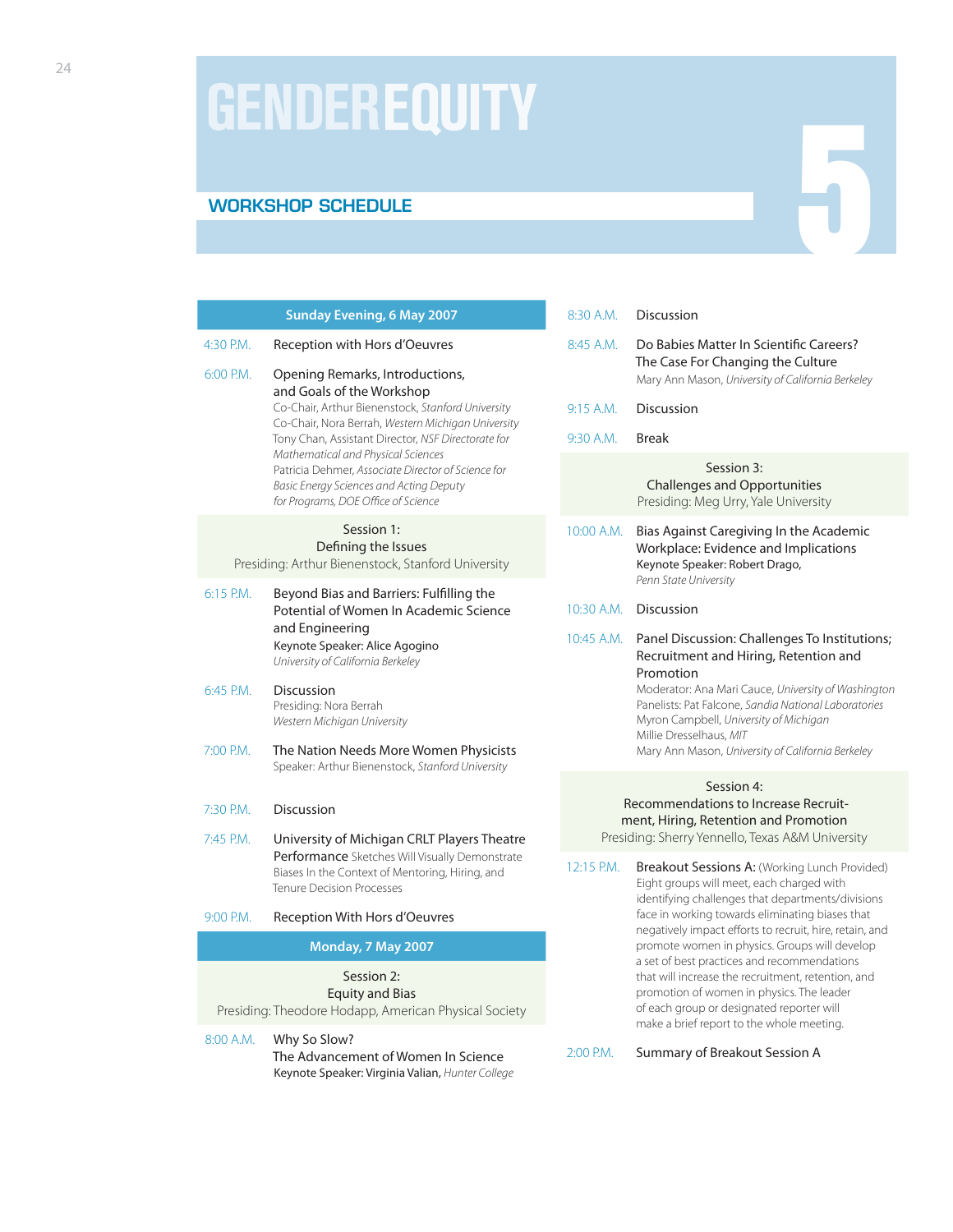| 2:30 P.M.                                                                                                                                                                                                                                                                                                                          | Panel Discussion: Recommendations from<br>Panel A<br>Moderator: Karan Watson, Texas A&M University<br>Panelists: Laurie McNeil, University of North Carolina,<br>Chapel Hill<br>Patricia Rankin, University of Colorado<br>Sue Rosser, Georgia Tech<br>Natalie Roe, Lawrence Berkeley National Laboratory | 8:35 A.M.                                                                        | Panel Discussion: Special Programs<br>Panelists: Judy Franz, Executive Officer<br>American Physical Society<br>Alice Hogan, Program Officer, NSF Social, Behavioral,<br>and Economic Sciences Directorate<br>Sharon Wyatt, Attorney-Advisor<br>DOE Office of Civil Rights & Diversity<br>Patricia Hyer, Virginia Tech |  |
|------------------------------------------------------------------------------------------------------------------------------------------------------------------------------------------------------------------------------------------------------------------------------------------------------------------------------------|-----------------------------------------------------------------------------------------------------------------------------------------------------------------------------------------------------------------------------------------------------------------------------------------------------------|----------------------------------------------------------------------------------|-----------------------------------------------------------------------------------------------------------------------------------------------------------------------------------------------------------------------------------------------------------------------------------------------------------------------|--|
| 4:00 P.M.                                                                                                                                                                                                                                                                                                                          | <b>Break</b>                                                                                                                                                                                                                                                                                              | 9:45 A.M.                                                                        | <b>Break</b>                                                                                                                                                                                                                                                                                                          |  |
|                                                                                                                                                                                                                                                                                                                                    | Session 5:<br>Training the Next Generation<br>Presiding: Catherine Fiore, MIT                                                                                                                                                                                                                             | $10:15$ A.M.                                                                     | Presiding: Patricia Rankin, University of Colorado<br>Breakout Sessions B: Recommendations to                                                                                                                                                                                                                         |  |
| 4:30 P.M.<br>Panel Discussion: Identifying and<br>Implementing Best Practices For Eliminating<br>Biases That Negatively Impact Efforts To                                                                                                                                                                                          |                                                                                                                                                                                                                                                                                                           |                                                                                  | <b>Funding Agencies</b><br>Eight breakout sessions with groups discussing<br>issues relevant to DOE and NSF funding. Breakout<br>group assignments do not change.                                                                                                                                                     |  |
| Recruit, Hire, Retain, and Promote Students<br>and Postdocs In Physics                                                                                                                                                                                                                                                             | $11:15$ A.M.                                                                                                                                                                                                                                                                                              | Reports from Breakout Group Leaders                                              |                                                                                                                                                                                                                                                                                                                       |  |
| Moderator: Meg Urry, Yale University<br>Panelists: Barbara Whitten, Colorado College<br>Howard Georgi, Harvard University<br>Marc Kastner, Massachusetts Institute of Technology<br>Keivan Stassun, Vanderbilt University                                                                                                          |                                                                                                                                                                                                                                                                                                           | 11:45 A.M.                                                                       | Panel Discussion: Issues and Findings<br><b>Relevant To Funding Agencies</b><br>Moderator: Arthur Bienenstock, Stanford University<br>Panelists: Eric Rohlfing, Director, DOE Chemical<br>Sciences, Geosciences, and Biosciences Division                                                                             |  |
| 6:00 P.M.                                                                                                                                                                                                                                                                                                                          | Reception                                                                                                                                                                                                                                                                                                 |                                                                                  | Beverly J. Berger, Director, DOE National Nuclear<br>Security Administration University Partnerships Division                                                                                                                                                                                                         |  |
| 7:00 P.M.                                                                                                                                                                                                                                                                                                                          | <b>Dinner</b>                                                                                                                                                                                                                                                                                             |                                                                                  | Joseph Dehmer, Director, NSF Physics Division<br>W. Lance Haworth, Director, NSF Materials                                                                                                                                                                                                                            |  |
|                                                                                                                                                                                                                                                                                                                                    | Tuesday, 8 May 2007                                                                                                                                                                                                                                                                                       |                                                                                  | Research Division<br>G. Wayne Van Citters, Director, NSF Division of                                                                                                                                                                                                                                                  |  |
|                                                                                                                                                                                                                                                                                                                                    | Session 6:                                                                                                                                                                                                                                                                                                |                                                                                  | Astronomical Sciences                                                                                                                                                                                                                                                                                                 |  |
|                                                                                                                                                                                                                                                                                                                                    | Challenges and Opportunities At Funding<br>Agencies, Presiding: Nora Berrah (WMU)                                                                                                                                                                                                                         | 12:45 P.M.                                                                       | <b>Summary of Breakout Sessions B</b>                                                                                                                                                                                                                                                                                 |  |
| 8:00 A.M.<br>Remarks and Panel Discussion Featuring<br>NSF and DOE Funding Agency Officials<br>Patricia Dehmer, Associate Director of Science for<br>Basic Energy Sciences and Acting Deputy for Programs,<br>DOE office of Science<br>Judith Sunley, Executive Officer, NSF Directorate for<br>Mathematical and Physical Sciences | $1:15$ P.M.                                                                                                                                                                                                                                                                                               | <b>Concluding Remarks: Co-Chairs</b>                                             |                                                                                                                                                                                                                                                                                                                       |  |
|                                                                                                                                                                                                                                                                                                                                    | 1:30 P.M.                                                                                                                                                                                                                                                                                                 | Lunch                                                                            |                                                                                                                                                                                                                                                                                                                       |  |
|                                                                                                                                                                                                                                                                                                                                    | 2:15 P.M.                                                                                                                                                                                                                                                                                                 | Open Session For the Press and Public<br>Summarizing the Results of the Workshop |                                                                                                                                                                                                                                                                                                                       |  |
| $8:20$ A.M.                                                                                                                                                                                                                                                                                                                        | <b>Discussion</b>                                                                                                                                                                                                                                                                                         |                                                                                  |                                                                                                                                                                                                                                                                                                                       |  |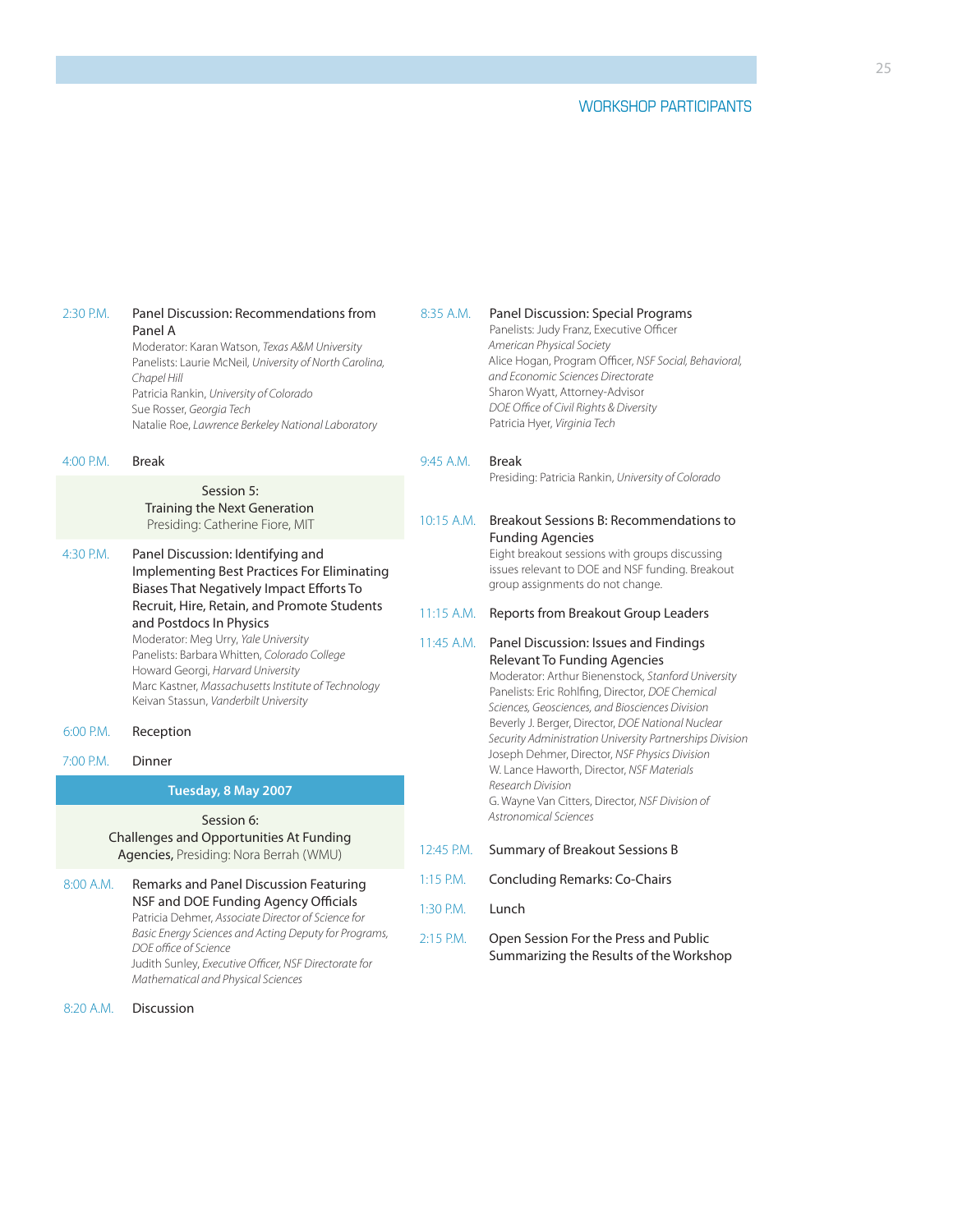# WORKSHOP PARTICIPANTS **6**

Carol Adkins *Sandia National Laboratories*

Deb Agarwal *Lawrence Berkeley National Laboratory*

Alice Agogino *University of California, Berkeley*

Philip Allen *SUNY, Stony Brook*

Meghan Anzelc *Forum on Graduate Student Affairs*

Andrew Baden *University of Maryland, College Park*

Jonathan Bagger *Johns Hopkins University*

Anjuli Bamzai *Department of Energy*

Jayanth Banavar *Pennsylvania State University*

Wolfgang Bauer *Michigan State University*

Dave Belanger *University of California, Santa Cruz*

Kristin Bennett *Department of Energy*

Beverly J. Berger *Department of Energy*

Nora Berrah *Western Michigan University*

Arthur Bienenstock *Stanford University*

Linda Blevins *Department of Energy*

Ari Bodek *University of Rochester*

Marsha Bollinger *Department of Energy*

Tammy Bosler *National Science Foundation* Myron Campbell *University of Michigan, Ann Arbor*

Allison Campbell *Pacific Northwest National Laboratory*

Michael Casassa *Department of Energy*

Ana Mari Cauce *University of Washington*

Christine Chalk *Department of Energy*

Tony Chan *National Science Foundation*

Shirley Chiang *University of California, Davis*

Mei-Yin Chou *Georgia Institute of Technology*

Sid Coon *Department of Energy*

George W. Crabtree *Argonne National Laboratory*

John Cumalat *University of Colorado, Boulder*

Jessie DeAro *National Science Foundation*

Patricia Dehmer *Department of Energy*

Joseph Dehmer *National Science Foundation*

Susan Deustua *American Astronomical Society*

Catherine Didion *National Academy of Sciences*

Ryan Doezema *University of Oklahoma*

Alan Dorsey *University of Florida*

Robert Drago *Penn State University*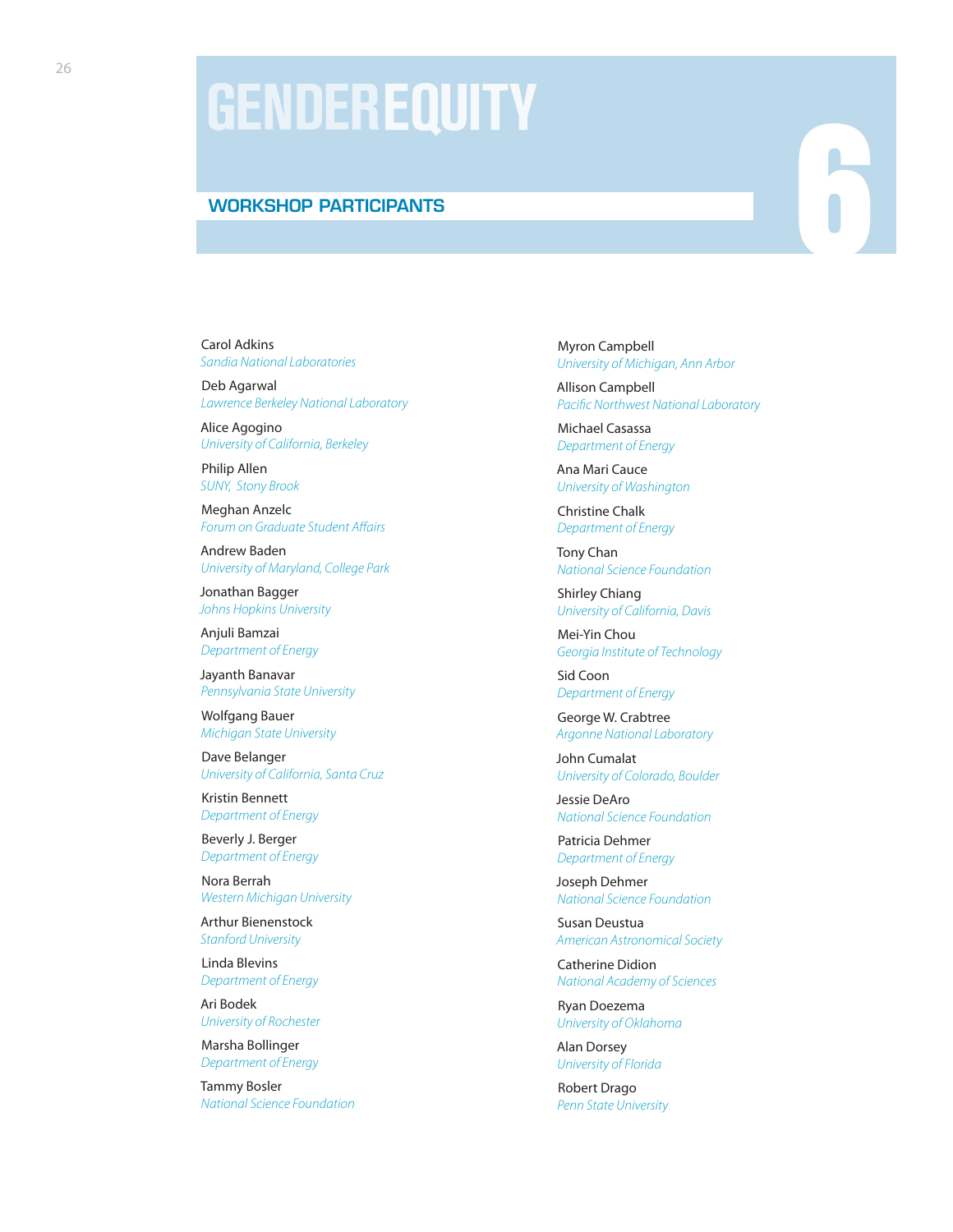Millie Dresselhaus *Massachusetts Institute of Technology*

Daniel Dubin *University of California, San Diego*

Steve Eckstrand *Department of Energy*

Patricia Falcone *Sandia National Laboratories*

Manouchehr Farkhondeh *Department of Energy*

Catherine Fiore *Massachusetts Institute of Technology*

Ray Fonck *Department of Energy*

Judy Franz *American Physical Society*

Don Freeburn *Department of Energy*

Edward Fry *Texas A&M University, College Station*

Wendy Fuller-Mora *National Science Foundation*

Howard Georgi *Harvard University*

Fred Gilman *Carnegie Mellon University*

Bennett Goldberg *Boston University*

William D. Gropp *Argonne National Laboratory*

Beverly K. Hartline *APS Committee on Minorities*

W. Lance Haworth *National Science Foundation*

Blayne Heckel *University of Washington*

Barb Helland *Department of Energy* Kenneth Heller *University of Minnesota*

Andrew Hirsch *Purdue University, West Lafayette*

Mary Y. Hockaday *Los Alamos National Laboratory*

Theodore Hodapp *American Physical Society*

Alice Hogan *National Science Foundation*

Linda Horton *Oak Ridge National Laboratory*

Patricia Hyer *Virginia Tech*

Robert Joynt *University of Wisconsin, Madison*

Mary Ann Juhas *National Science Foundation*

Judith Kammeraad *Lawrence Livermore National Laboratory*

Marc Kastner *Massachusetts Institute of Technology*

Kenneth Kelton *Washington University*

Dennis Kovar *Department of Energy*

Andrew Lankford *University of California, Irvine*

Dana Lehr *National Science Foundation*

Kenneth Libbrecht *California Institute of Technology*

Derek Lowenstein *Brookhaven National Laboratory*

Tom C. Lubensky *University of Pennsylvania*

David MacFarlane *Stanford Linear Accelerator Center*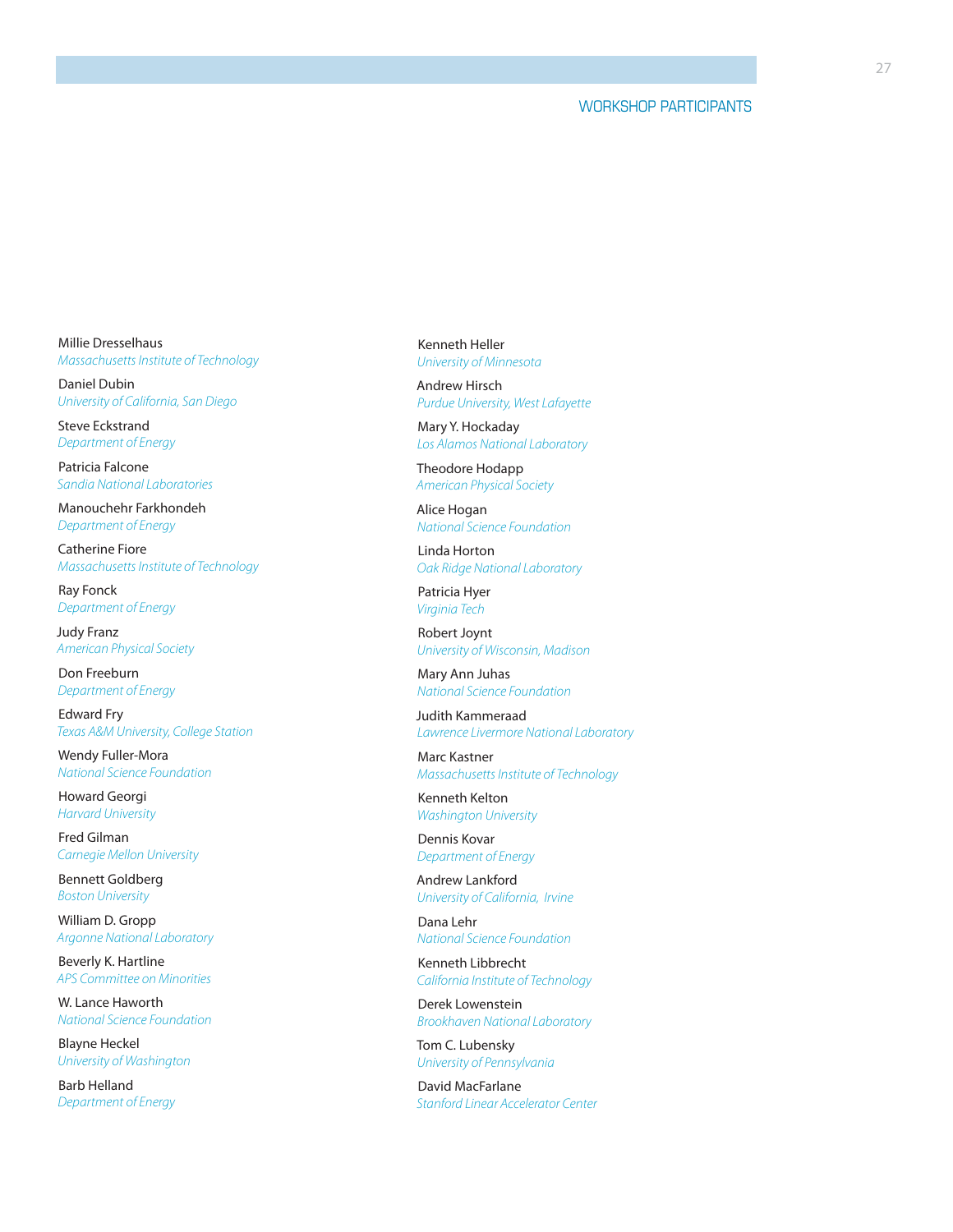# WORKSHOP PARTICIPANTS

Jonathan Machta *University of Massachusetts, Amherst*

Janardhan Manickam *Princeton Plasma Physics Laboratory*

John T. Markert *University of Texas, Austin*

Darlene Markevich *Department of Energy*

Daniel Marlow *Princeton University*

Mary Ann Mason *University of California, Berkeley*

Kathleen McCloud *National Science Foundation*

Laurie McNeil *University of North Carolina*

Andrew Millis *Columbia University*

Robert Nemanich *Arizona State University*

Cathie Newman-Holmes *Fermi National Accelerator Laboratory*

Antonella Nota *STScI/ESA*

Lynette Osborne *National Academy of Engineering*

Michael Paesler *North Carolina State University*

Ritchie Patterson *Cornell University*

Lawrence Pinsky *University of Houston*

Dinko Pocanic *University of Virginia*

Walt Polansky *Department of Energy*

Patricia Rankin *University of Colorado*

Ian Robertson *University of Illinois, Urbana-Champaign*

Natalie Roe *Lawrence Berkeley National Laboratory*

Eric Rohlfing *Department of Energy* Celeste Rohlfing *National Science Foundation*

Sue Rosser *Georgia Institute of Technology*

Will Saam *Ohio State University*

Alexander Sachs *University of Massachusetts, Lowell*

Bernard Sadoulet *University of California, Berkeley*

Joseph Scanio *University of Cincinnati*

Ramamurti Shankar *Yale University*

Dennis Skopik *Thomas Jefferson National, Accelerator Facility*

Mark Srednicki *University of California, Santa Barbara*

Robin Staffin *Department of Energy*

Keivan Stassun *Vanderbilt University*

Judith Sunley *National Science Foundation*

Chung-I Tan *Brown University*

Melville Ulmer *Northwestern University*

Claudia Megan Urry *Yale University*

Virginia Valian *Hunter College/CUNY Graduate Center*

G. Wayne Van Citters *National Science Foundation*

Dale Van Harlingen *University of Illinois, Urbana-Champaign*

David Van Winkle *Florida State University*

Bob Wald *University of Chicago*

Karan Watson *Texas A&M University*

Mitchell Wayne *University of Notre Dame*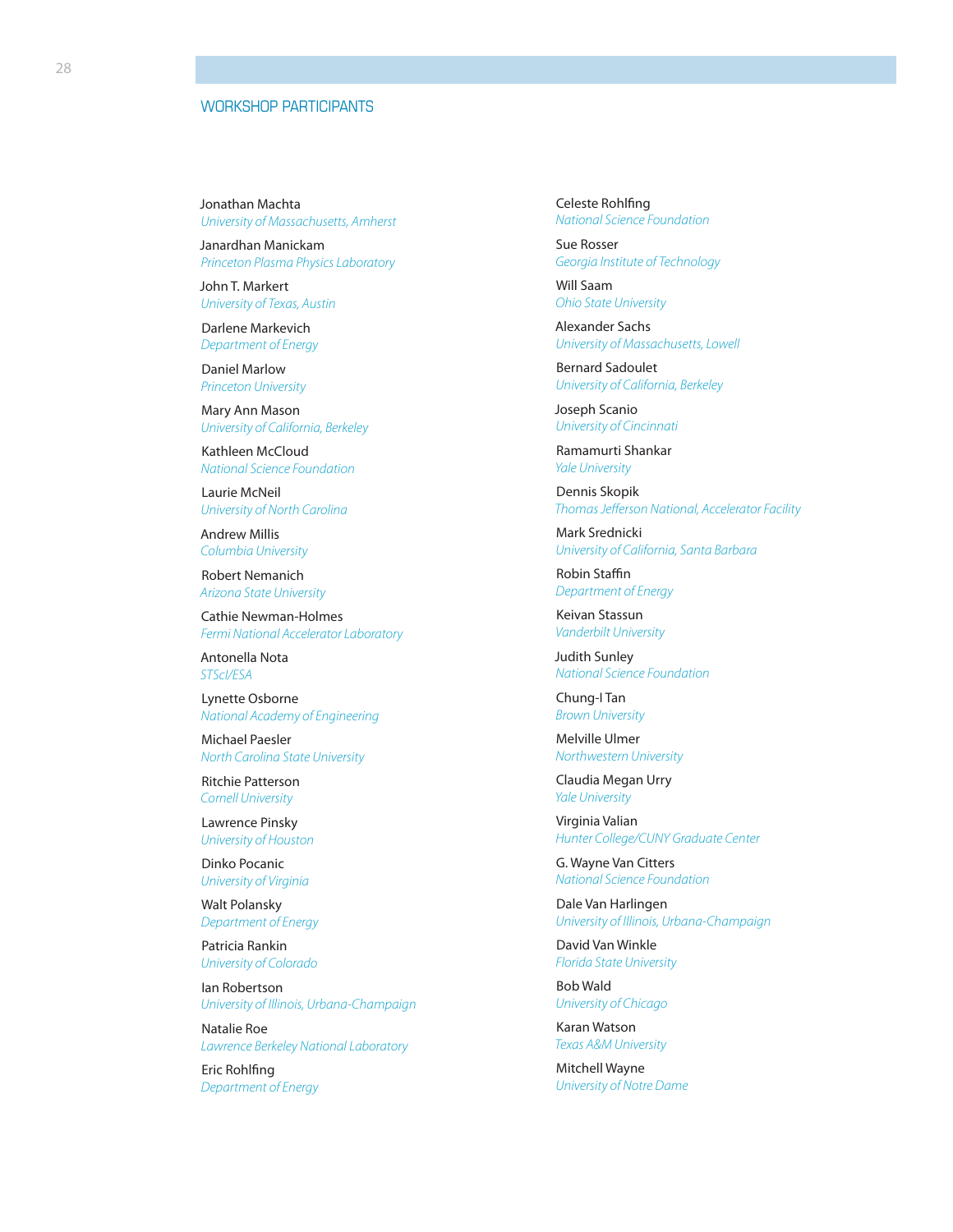WORKSHOP PARTICIPANTS

Barbara Whitten *Colorado College*

Theresa Windus *Department of Energy*

Lindley Winslow *Forum on Graduate Student Affairs*

Darien Wood *Northeastern University*

Sharon Wyatt *Department of Energy*

Sherry Yennello *Texas A&M University*

Support for this conference has been received from the Department of Energy and the National Science Foundation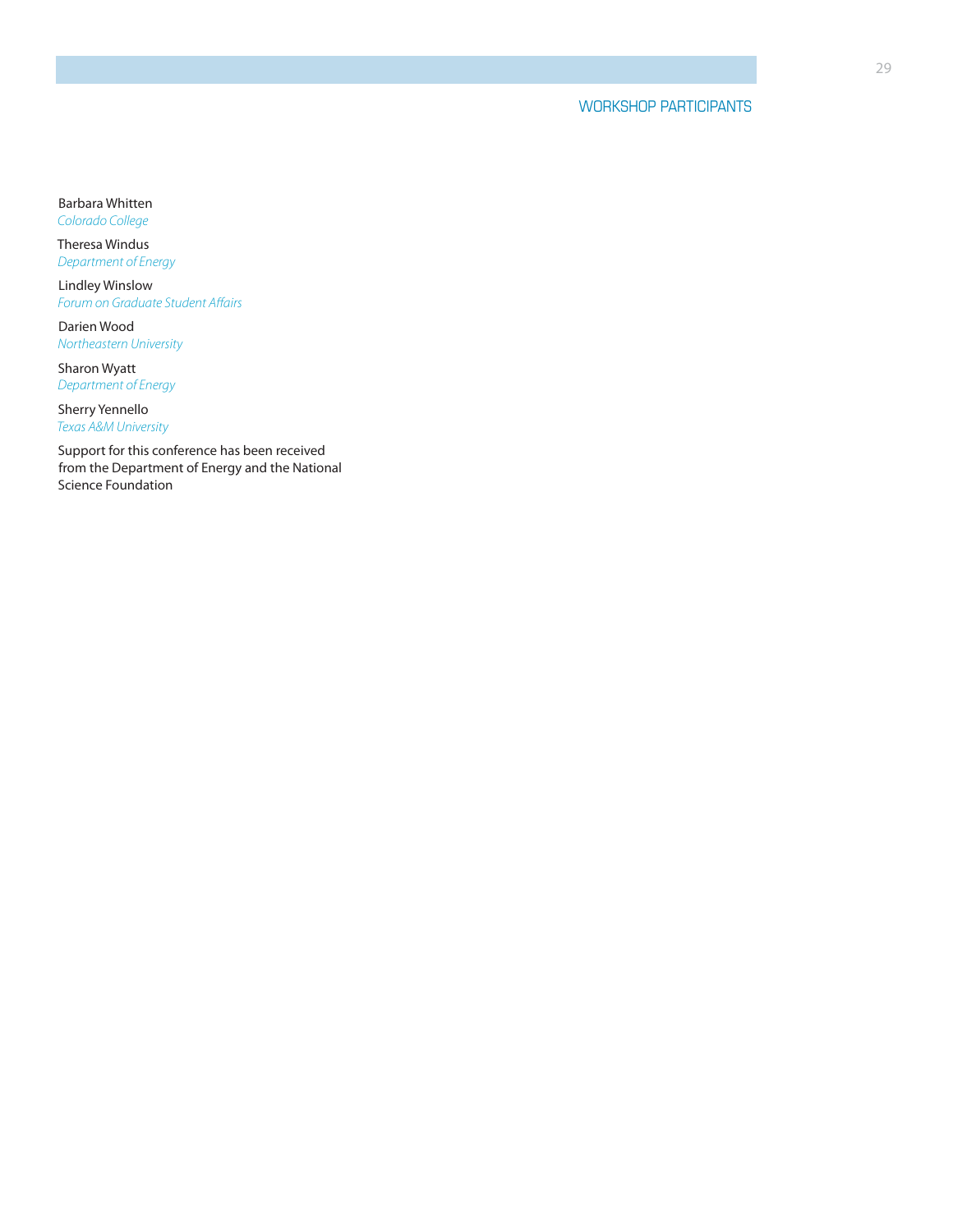# **ACKNOWLEDGMENTS ACKNOWLEDGMENTS**

This report describes the results of the conference "Gender Equity: Strengthening the Physics Enterprise in Universities and National Laboratories," organized by the American Physical Society's Committee on the Status of W "Gender Equity: Strengthening the Physics Enterprise in Universities and National Laboratories," organized by the American Physical Society's Committee on the Status of Women in Physics. The conference received substantial support from the National Science Foundation under Award PHY-0710948 and from the Department of Energy under Award DE-FG02-07ER15857. Particular thanks go to Nora Berrah, co-chair of the conference and lead author of this report; Arthur Bienenstock, co-chair of the conference; and to the Organizing Committee for their outstanding efforts. We also acknowledge the advice and support of funding agency representatives, Kathleen McCloud and Linda Blevins.

In addition, the Organizing Committee would like to thank Geri Richmond, University of Oregon, for useful discussions during the organization of this workshop as well as for providing assistance from the Committee of the Advancement of Women in Chemistry (COACh) infrastructure. We also wish to thank Priscilla Lewis, University of Oregon, for working on the pre- and post-survey, and Celeste Rolfing, NSF, for providing information about the Chemistry workshop. Finally we would like to thank Jean Stockard, University of Oregon, for analyzing the workshop pre-post survey data.

Finally, we wish to express our appreciation to the following American Physical Society staff members: Judy Franz, Executive officer; Theodore Hodapp, Director of Education and Diversity; Kerry G. Johnson, Art Director and Special Publications Manager and Krystal Ferguson, Special Publications Graphic Designer; and Ed Lee, Education and Outreach Program Manager, and Sue Otwell, Women and Education Programs Administrator, who contributed generously of their time and skills. Their assistance was invaluable.

**Organizing Committee** Nora Berrah, Co-chair *Western Michigan University*

> Arthur Bienenstock, Co-chair *Stanford University*

Kimberly Susan Budil *Lawrence Livermore National Laboratory*

Catherine Fiore *Massachusetts Institute of Technology*

Theodore Hodapp *American Physical Society*

Patricia Rankin *University of Colorado*

Claudia Megan Urry *Yale University*

Sherry J. Yennello *Texas A&M University*

**Funding Agency Representatives** Beverly Kobre Berger *National Science Foundation*

> Tammy Bosler *National Science Foundation*

> Dana Lehr *National Science Foundation*

> Kathleen McCloud *National Science Foundation*

> Wendy Fuller Mora *National Science Foundation*

Linda Blevins *US Department of Energy*

Eric Rohlfing *US Department of Energy*

**APS Staff Liaison** Sue Otwell *Women & Education Programs Administrator*

**Publication Design** Krystal Ferguson *Special Publications Graphic Designer, APS*

Kerry G. Johnson *Art Director & Special Publications Manager, APS*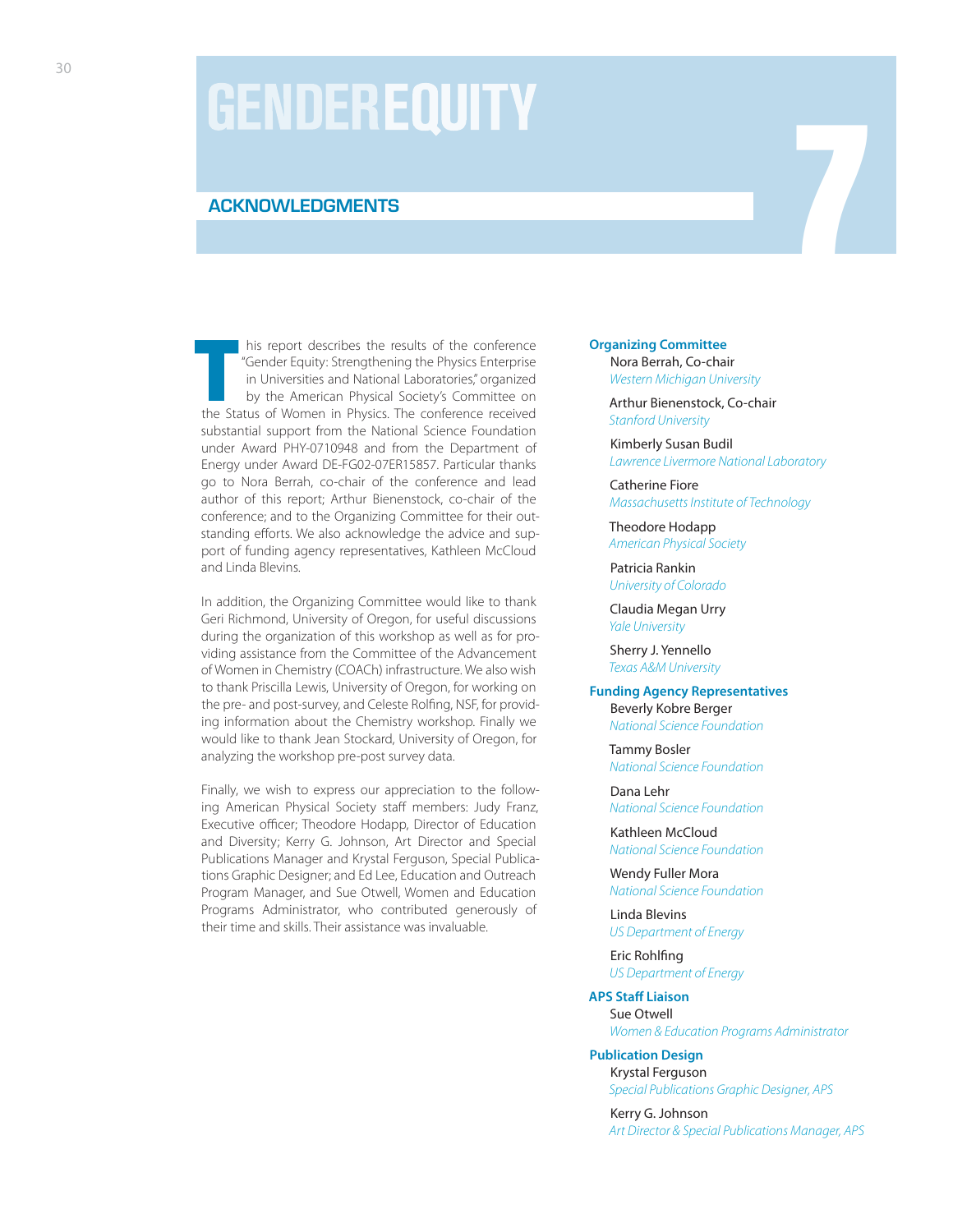#